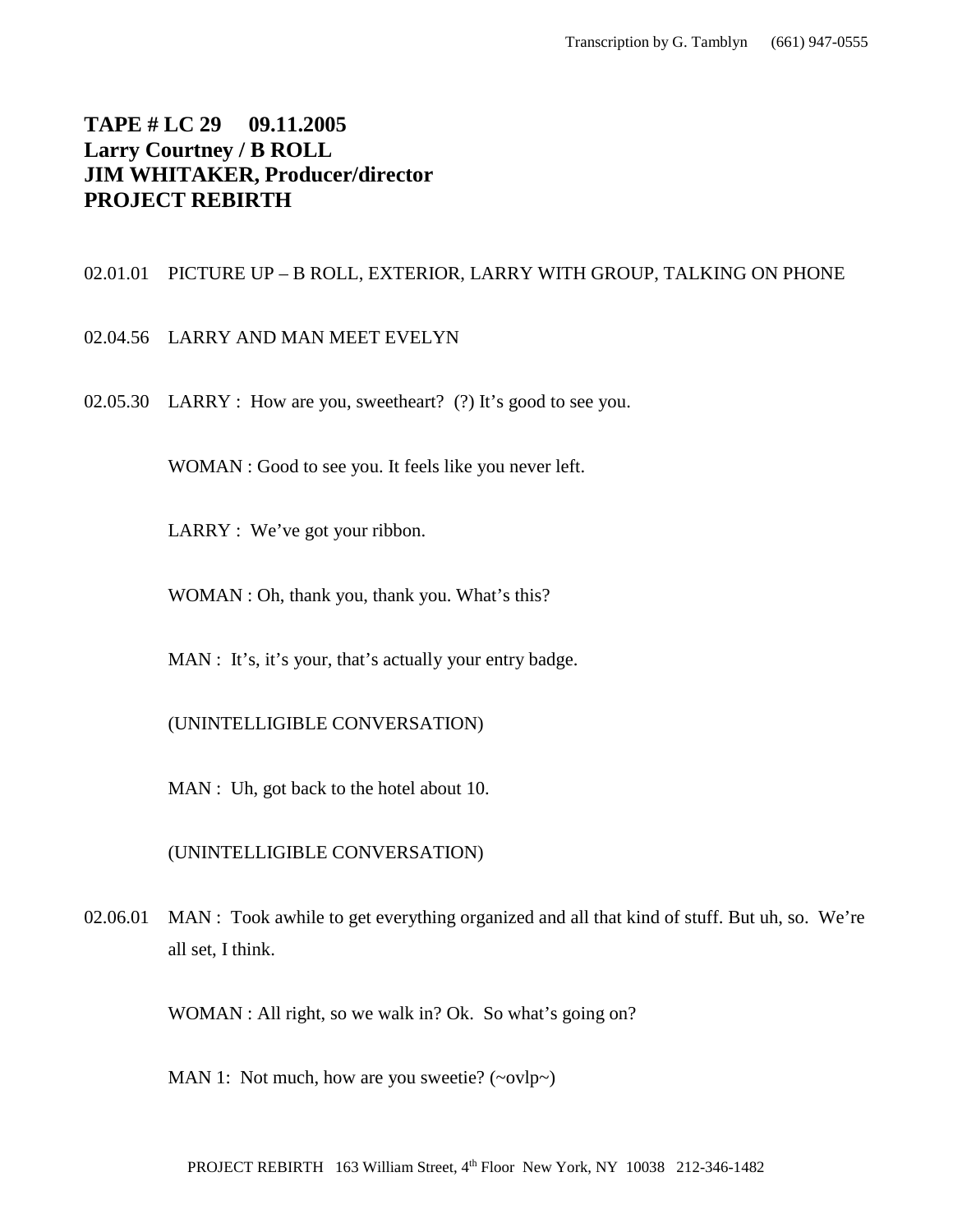WOMAN : I'm ok. (~ovlp~)

MAN 1: I'm tired, it's early in the morning (LAUGHS).

### (UNINTELLIGIBLE CONVERSATION)

### 02.06.30 B ROLL CONTINUES, WALKING INTO GROUND ZERO AREA, ACTIVITY

- 02.08.06 GROUND ZERO, VARIOUS SHOTS, VIEW OF CROWD, SIGNS
- 02.11.37 ENTRANCE OF FLAG, BEGINNING OF CEREMONY
- 02.14.21 CHILDREN'S CHOIR SINGING NATIONAL ANTHEM
- 02.16.45 HONOR GUARD LEAVES DAIS, BAGPIPES STRIKE UP
- 02.18.06 MAYOR BLOOMBERG : Today, we again we are a city that meets in sadness. We come here to remember the names of those we lost four years ago. The greatest honor we can do them is to remember them, not just as they were in death, but as they were in life. We have asked our sisters and brothers, those who grew up with them in childhood, and who knew them in the prime of their lives, to lead today's ceremonies. At this time, please join us and all New Yorkers in a moment of silence. (PAUSE)
- 02.19.26 The ties between brothers and sisters are special ones. Their lives are intertwined from childhood, sharing a common bond of parents and the years of their youth. Siblings know each other as no other person ever can, the one you depend on to walk with you in times of trouble and in times of joy. As we listen today to these sisters and brothers, we are reminded that there are ties between all men and women.
- 02.20.01 That we are all linked to one another in our common humanity. That in a fundamental way, we are all brothers and sisters. We have asked the siblings of those who died to help us remember the bright lives and legacies of those who perished in this place.
- 02.20.27 WOMAN : My name is (?) My older brother, John, lived in Technicolor. He taught me to wear bright colors and to love life. So today, I wore this bright pink shirt to honor him, and to fill the day with his great zest for living. At home, we call John by his Greek name, Yanni.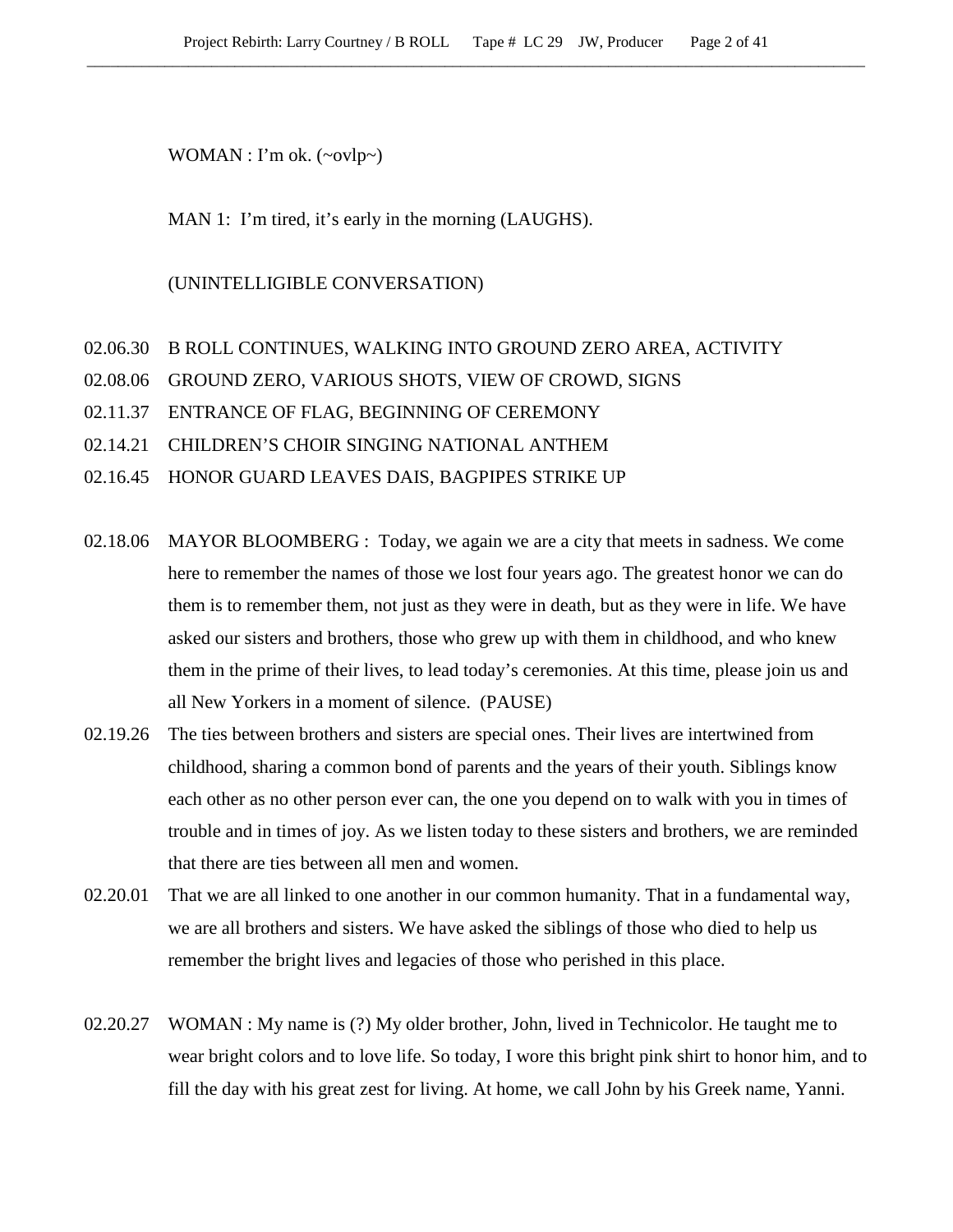When he walked in the door, the whole house lit up, and I'm sure heaven lit up, too, when he got there. My brother wanted me to understand that each day should be lived to the fullest. That life is short, and that I should try to find happiness, even when I'm surrounded by sadness, as we all are today. (CHARLES COOK IN CROWD?)

02.21.12 When I think of John, I think about a man who had a gift, a gift for making all those around him feel good about being alive. I hope I'll carry the lessons he taught me all through my life. I am proud that the graced this earth for 31 years and made such a lasting impression on all those who knew him. I am so proud to call him my brother. God bless.

### 02.21.43 (CROWD REACTION)

- 02.21.52 MAYOR BLOOMBERG : Today, as we recite the names of those we lost, our hearts turn as well towards London, our sister city, remembering those she has just lost as well. And to Americans suffering in the aftermath of Hurricane Katrina. Our deepest sympathies go out to you this day. In difficult times as these, I think of the words of the American poet, Carl Sandburg. Time is a great teacher. Who can live without hope?
- 02.22.28 In the darkness, with a great bundle of grief, the people march. On this fourth anniversary of 9-11, the one miracle we can perform is to go on living, to preserve, protect, and celebrate the value of life, and to remember those who died here, not as strangers, but as our brothers and sisters.
- 02.22.56 Today, the sisters and brothers will read the names of those who died.

# 02.23.17 B ROLL CONTINUES – READING OF THE NAMES

- 02.36.05 SPEAKER : Good morning. My name is Chris Clark. I stand today to honor not just one brother, my younger brother, Tom, but a band of brothers. Tom and I worked on the  $105<sup>th</sup>$ floor, at different times, with different brothers. Not colleagues, not co-workers. Extraordinary men and extraordinary women who became an extraordinary family, brothers and sisters.
- 02.36.37 Right here, right on this spot, at the Top of the World. A family that left their mark by how they lived their lives. From their first day to their last. I stand today with a message I know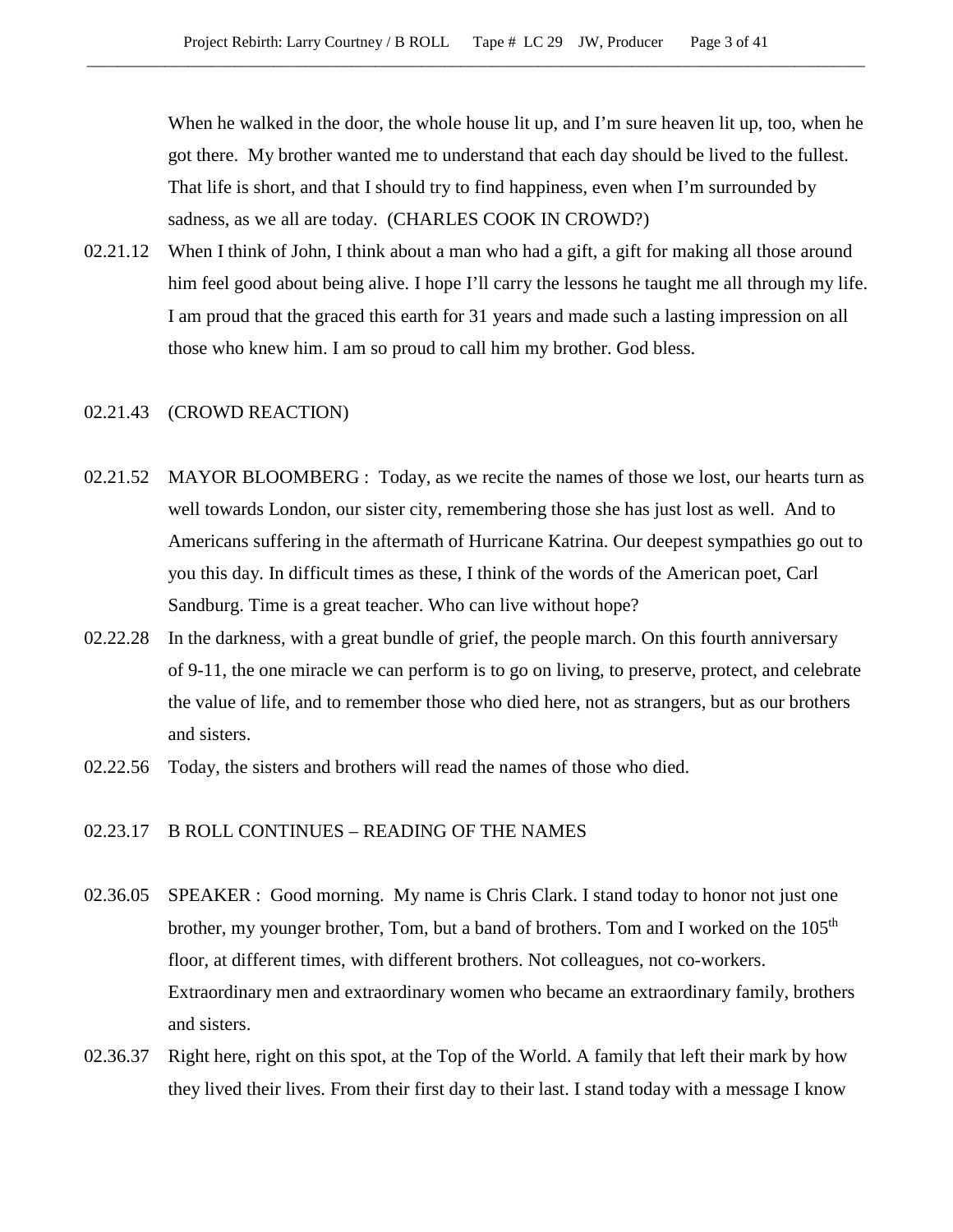they would deliver, if only they could. Define us not by how we left, define us by how we lived, by how we laughed; by how we loved. That's what they'd say.

- 02.37.13 Make us the reason we embrace life, not the reason you don't. It's your spirit that keeps ours alive. That's what they'd say. We hear you. Our hearts maybe broken; our spirit is not. That's what we need to say.
- 02.37.38 True honor, true honor demands nothing less. Thanks, boys. I love you, and I'll see you just a little further down the road. That's what I say, thank you.
- 02.37.56 (CROWD REACTION)
- 02.38.04 RICE : Good morning. I'm Condoleezza Rice. I am so deeply moved to hear the individual stories of brothers and sisters, to learn about the lives of those who died here. For we all know that no matter how many fall, each life tells a unique story. And each death diminishes us all.
- 02.38.30 The poet, Christina Rossetti, wrote this about remembering those who have loved and lost. I hope that it will bring some comfort to those who have loved and lost. Remember me when I am gone away, gone far away into the silent land, when you can no more hold me in, my hand. Nor I have turned to go yet turning stay. Remember me when no more day by day you tell me of our future that you'd planned.
- 02.39.04 Only remember me. You understand it will be late to council then or pray. Yet, if you should forget me for awhile, and afterwards remember, do not grieve. For if the darkness and corruption leave a vestige of the thoughts that I once had, better by far you should forget and smile than you should remember and be sad. Thank you.

#### 02.39.33 (CROWD REACTION)

- 02.40.04 B ROLL CONTINUES READING OF THE NAMES
- 02.44.06 END OF TAPE # LC 29

### 01.01.01 PICTURE UP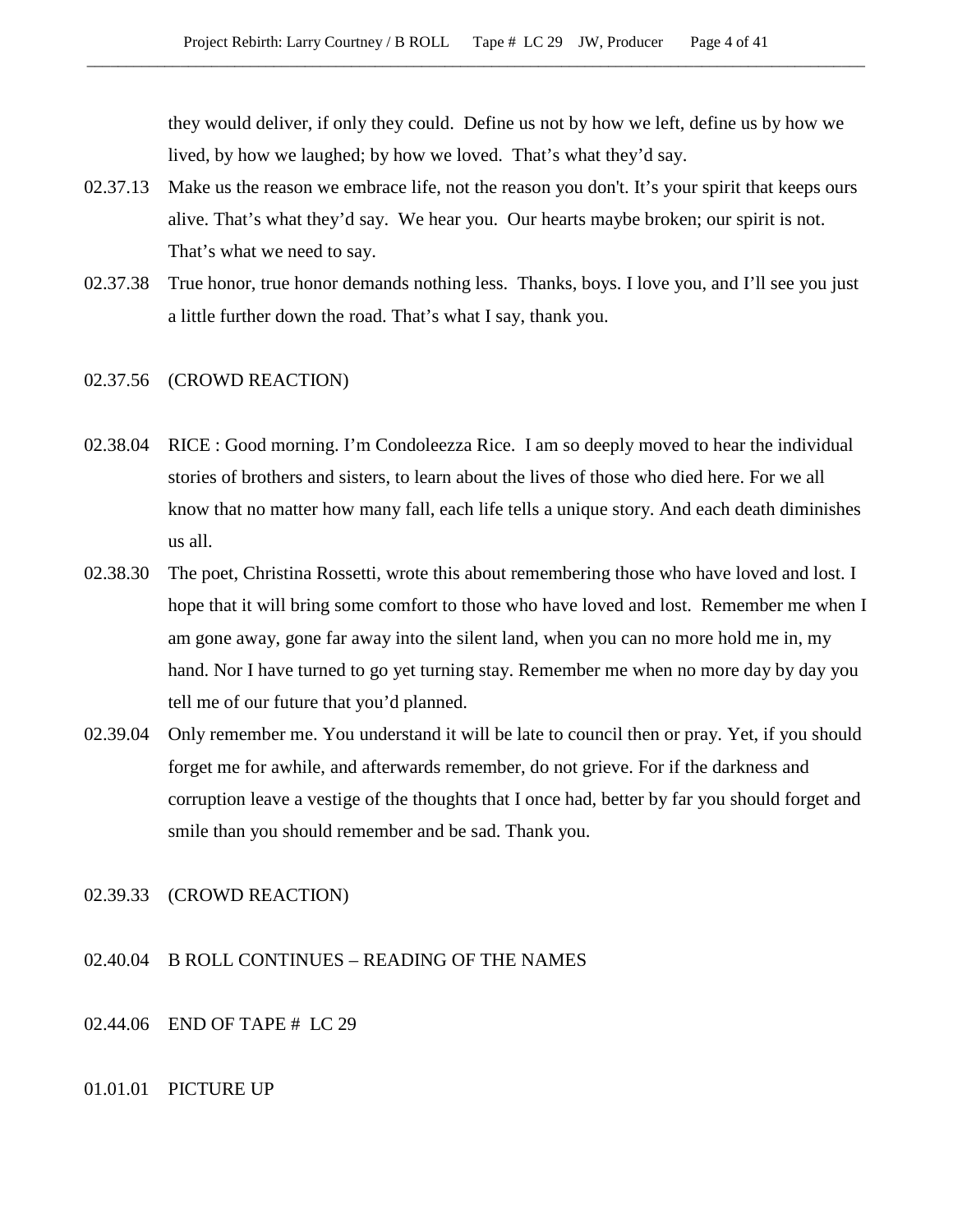### (OFF CAMERA REMARKS)

JW: Do you want to talk about your memory?

- 01.02.33 LARRY COURTNEY: I almost didn't come. I had real reservations about whether it was worth coming this year or, or to wait 'til the 5<sup>th</sup> anniversary and uh, then, I think it was Croi who called first, maybe Danielle. And said that, you know, you would like to do an interview while I was (?) here and everything. So I thought, well, then I'll go this year, and you know?
- 1.03.00 And I'm gonna go up to Connecticut on Monday and uh, see my cousins up there. My angels, Bob and Rosanna.

### (OFF CAMERA REMARKS)

01.03.13 LARRY COURTNEY: Bob's actually a cousin, second cousin or first cousin once removed or something like that. His mother's actually my cousin.  $(\sim JW \sim)$  Yeah. But uh, so I'm gonna go up and spend a week with them in Connecticut. So.

JW: How is it to be back?

- 01.03.39 LARRY COURTNEY: It's kind of surrealistic. Uh, it, it didn't really hit me until we were just about to the bridge, and I could see the skyline, and I could see the uh, Empire State Building in red, white and blue.
- 01.03.59 And that's you know, that's, it hit me that I was actually home on this coast. You know? And uh, and it was hard. But uh, it was, it was ok. And it's, it's, just to see things again, you know? I went up to uh, the Village uh, with Ollie and Evelyn after the ceremony today.
- 01.04.31 And just ate in a diner. But it was good just to, I've eaten in that diner you know, hundreds of times. And uh, it was just nice to be back in you know, familiar places with good friends. Uh, I miss my friends, because uh, I've been sporadically traveling.
- 01.04.57 And I haven't really settled into the community uh, even after a year and a half. And uh, so I'm hoping when I get home this time that my, much of my travel time will be over with. I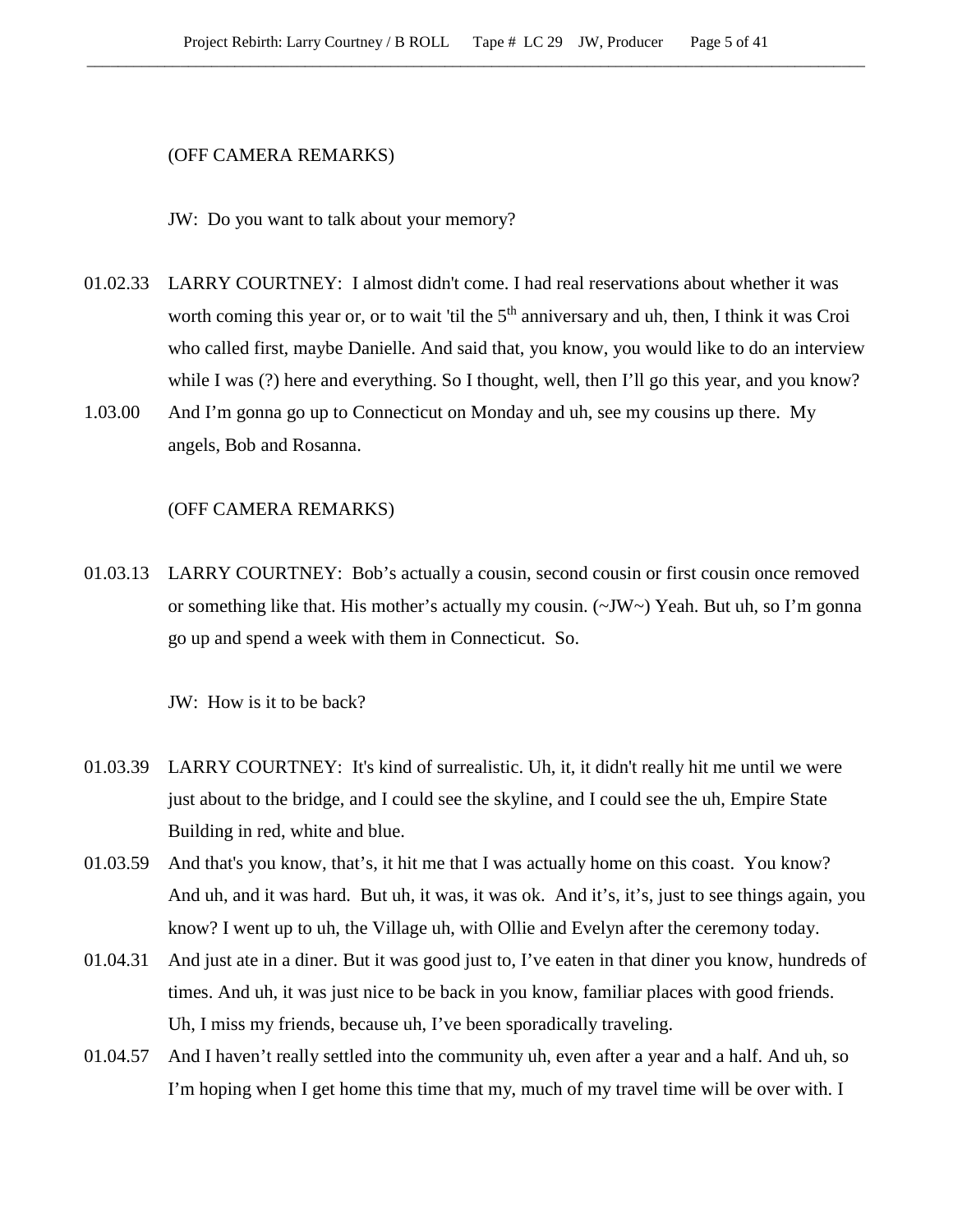probably go up to Tahoe at Thanksgiving to be with uh, my son and daughter-in-law and grandson. But uh, then I plan to just kind of stay at home and looks like I'm gonna have to get into the political ring again and work to try to defeat our august governor.

- 01.05.41 But uh, particularly after he said he would veto the uh, Gay Rights Bill that was just passed by the legislatures. So something's got to be done. His, he's just not doing what he promised he would do.
- 01.06.0.3 And uh, so that'll be good and, and that'll be an activity that I get to meet people and, you know, you just have to have a, a venue to meet people. So. And I'll, I plan to get involved in a church. Uh, I'm not sure which one yet. Uh, there are several denominations now that are gay-friendly.
- 01.06.31 And so let's see if I can find something like that. And get involved in the activities and things like that. Hopefully.

JW: You once felt you would be here until the buildings go up. What caused the change in feelings?

### (OFF CAMERA REMARKS)

- 01.08.22 LARRY COURTNEY: Well, in uh, May of 2003, uh, my grandson was born. And, and they live in Truckee, up by Lake Tahoe. And so I came out to visit and see him, uh, in late July. Of that year. And uh, all three of my children were there. And uh, (?) one night, we just started talking.
- 01.08.59 And uh, my kids, all three of them, just built me up so much. Telling me that uh, I had been a major influence in their life. Uh, I had always feared a little bit that I really wasn't in tune with them because I'd left their mother.
- 01.09.29 And uh, they, then I moved to New York and they had to fend for themselves without me. But uh, that night, we must have talked for 4, 5, 6 hours. I know it was really late (LAUGHS). And uh, they just told me how much I meant to them. And uh, what I had done for their lives. Uh.
- 01.10.02 And then uh, the question was asked, why are you staying in New York.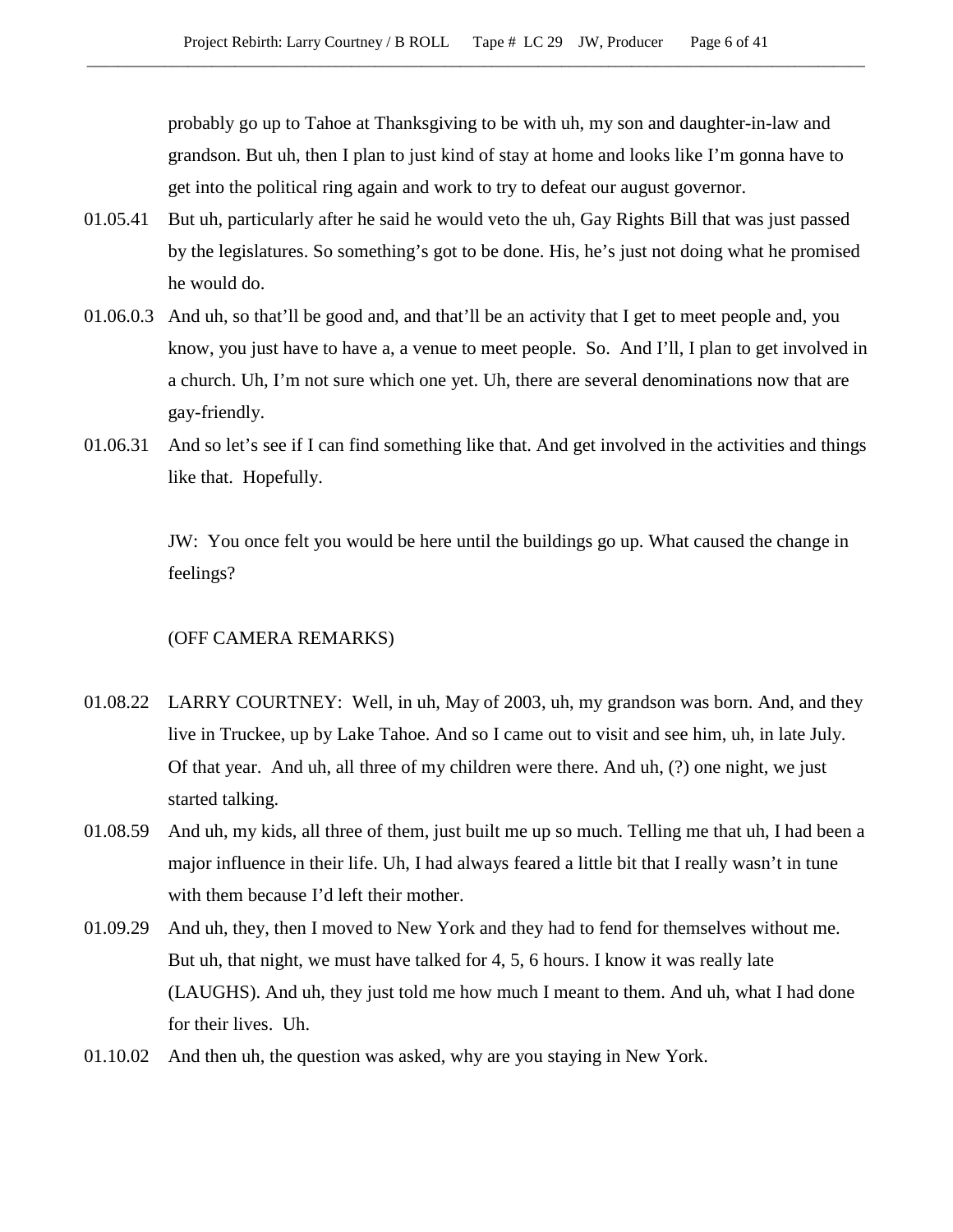JW: Do you remember who asked you that question?

- 01.10.15 LARRY COURTNEY: I, I think it was Heather. She's, she's pretty much the most, not (?) the most intuitive, but she, she hits nails on the head a lot. And uh, so she asked me that question.
- 01.10.31 And I said, well, I love New York and we talked a little bit more. And I said, you know what though? Uh, Gene is no longer here, and uh, he loved this city. He just, he absolutely, he came alive in this city.
- 01.11.00 I mean, he was made for this city. He was just, you know, he was born into it. And uh, when we moved here, he just, it was like he just blossomed here, he became a whole different person almost, you know? And it was just so great to see what, how much it meant to him. And uh, and so then I realized that the main reason I was staying in New York was for Gene.
- 01.11.33 And uh, even though I loved it, and I, I still love it. Uh, I love the activity on the streets. You know, I can't keep up the pace with the, with New Yorkers any more. But uh, you know, I love the energy that's here. There's always, always energy here. And uh, San Jose is certainly laid-back compared to New York.
- 01.11.59 But uh, I realized that if I stayed in New York and just made periodic trips back to California, uh, my grandson would grow up like my granddaughter did. That I only got to see her about once a year. And now she's 13, and I missed so much time with her.
- 01.12.28 And so I said, ok, I'm not gonna miss that time with my grandson, so the best way to do it is we made a plan. We called it our two-year plan. That within two years, we would all be living on the West Coast again, uh, both of my sons and my daughter. And when I got back to New York uh, I looked at my job and I looked at my apartment, and my life in New York.
- 01.13.10 Uh, and I thought, you know, I can do this before, before the two years is up. I actually did it in one. Uh, my uh, youngest son still hasn't made it. But he's, he says he's trying, but I don't know. He's got some uh, he's got some uh, romance problems, so I'm not sure what he's gonna do.
- 01.13.38 But uh, I think eventually he's gonna be here. It's just gonna take him a little more time. And that'll, and when uh, Pat and Laura's lease is up, uh, in Truckee, uh, that's a two-year lease, so that's another year and a half uh, they plan to leave uh, the Tahoe area, because they're just tired of 10 feet of snow.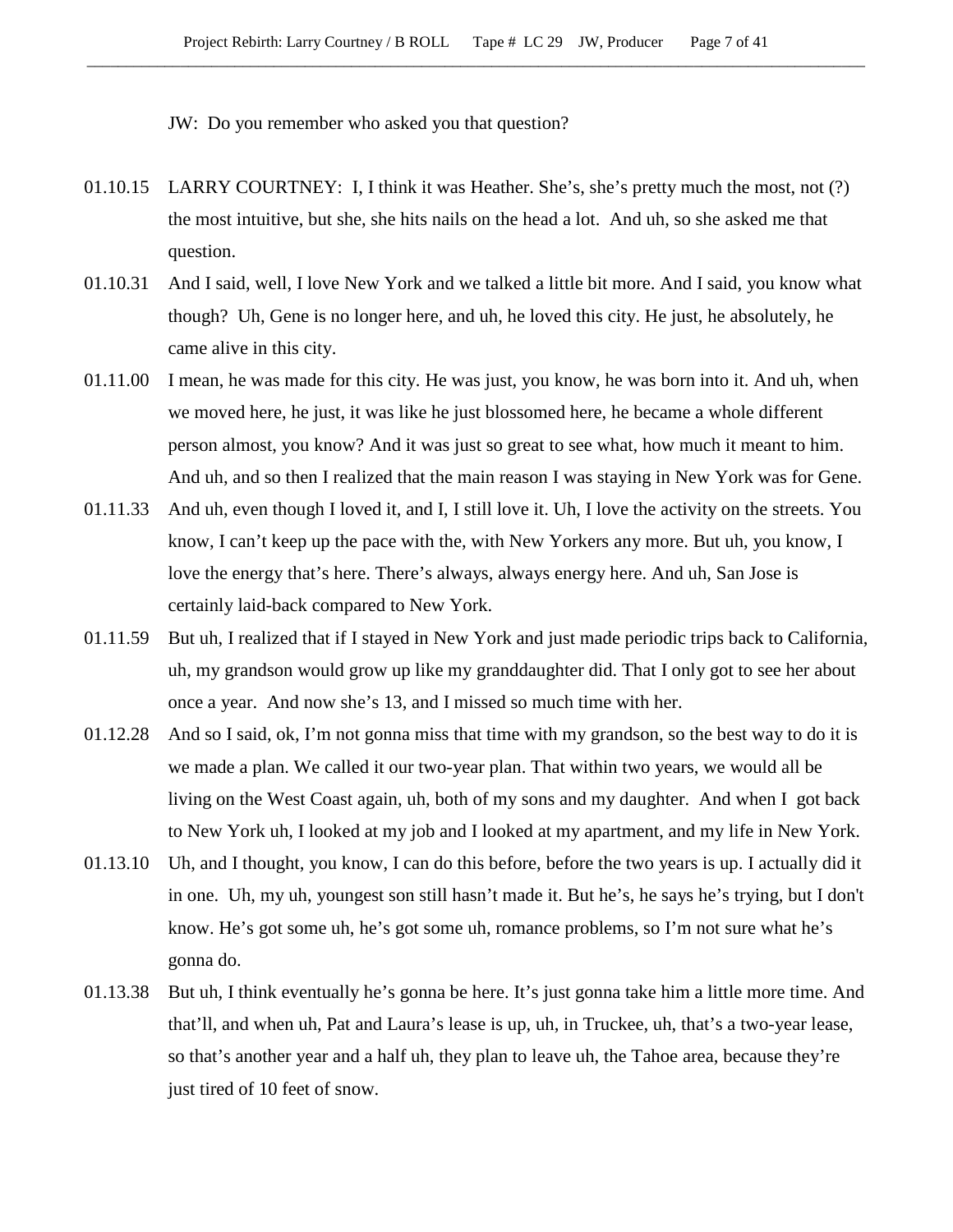- 01.14.05 You know, and shoveling all the time. And in (?) resort towns just do not pay, you know? They pick up all this part time labor and they just do not pay well. And my, my son is a chef, and he's not earning nearly what he should be earning. So they plan to move off the mountain and come down closer.
- 01.14.29 Maybe not as (?) far as San Jose, but uh, so that would uh, it was just such a uh, spellbinding, that's what it was, moment for me, to hear my kids talk about me the way they did. You know? It, I was just astonishing to me.
- 01.14.59 Uh, and they pointed out, and I don't remember it now, but they pointed out things that I did that they remembered. You know? And I just uh, I never, never gave it a second thought. It was just something you do as a father. And uh, so I just was, I knew I had to be with the kids, you know? And I knew I could come back here, you know, 'cos I have my friends here.
- 01.15.30 And I have my friends in Connecticut, so I knew I could come back and visit. And, and it, that's what I feel. I, this uh, somebody asked me a question uh, today, and I said uh, it was for directions or something, and I said, I'm sorry but I'm a visitor in my own hometown now. I don't, I don't know where that is, you know? So uh, but I, I do kind of feel like a tourist now.
- 01.15.59 It, it was uh, and staying in a hotel instead of my apartment. Uh, you know, I was gonna stay with a friend, but her apartment uh, had to be deconstructed because there was, they found mold in the walls. So. Uh, but it does, I feel like a tourist, you know?

JW: Do you miss it?

- 01.16.28 LARRY COURTNEY: Yeah, I do. Uh. I miss going to the theater. Oh, San Francisco has wonderful theater, and San Jose has a lot of good theater. But uh, I miss the excitement of, of the Broadway openings and you know? Uh, I miss being able to go around the corner to a deli and get a sandwich, and not have to get in my car and drive somewhere and get one, you know?
- 01.17.04 I've put a lot of miles on my little car since I moved to California. But uh, 'cos you don't, you just don't have the convenience uh, there's a drug store on every corner in New York, you know? And I have to drive, you know, two miles to the closest drug store if I need something. So. It's, it's just, New York has a convenience.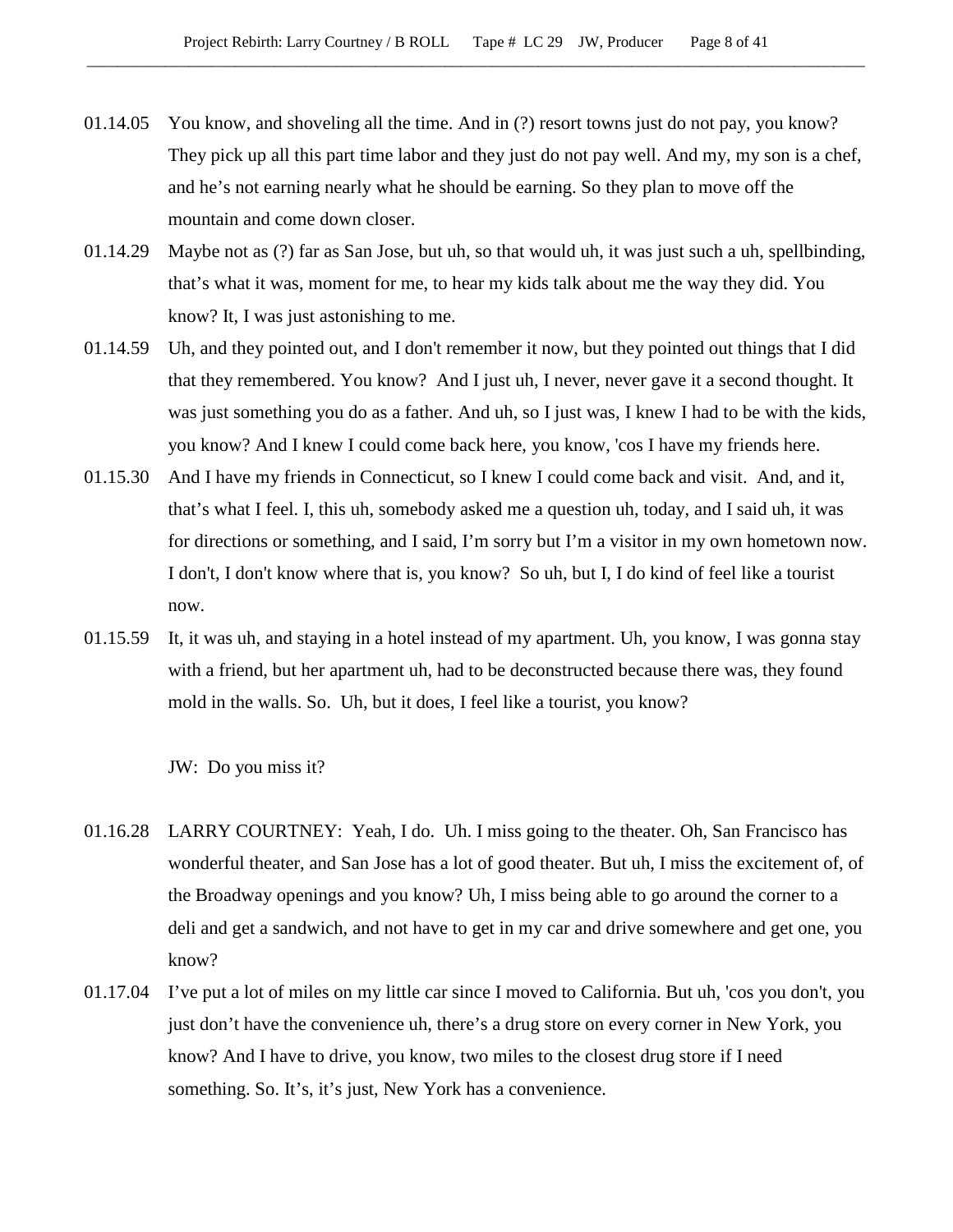- 01.17.32 There's (?) something you need almost anywhere, you know? You can find it within a couple of blocks, usually a radius of, of where you are. Uh, which is not the same in California. Uh, and I miss that. But on the other hand, uh, I have this beautiful weather, you know? All the time. And uh, I enjoy driving my car, so.
- 01.18.02 Uh, that's not too much of a problem, but uh. And, and I miss my friends. We keep in touch uh, by phone or uh, uh, (STOPS)

#### (OFF CAMERA REMARKS)

JW: What are you thinking?

- 01.18.47 LARRY COURTNEY: Uh, no I was just trying to remember where I was. Uh, I, we keep uh, my friends and I keep in touch by phone uh, by emails. Oh, my computer's been down for awhile, so I haven't uh, all I need to do is call Dell and they'll, they'll take care of it.
- 01.19.06 But I've just been kind of busy and haven't gotten around to it. It's not a top priority in my life. Except (?) I miss having email capability immediately. Uh, my apartment complex has uh, what they call a business center. And it has two computers fully set up for internet and with printers.
- 01.19.27 So if I go down to the business center, I can retrieve my emails, or do what I need to do on the computer. So but otherwise, we uh, or send cards to each other, you know, things like that. And so that's, that's better than nothing, you know? But uh, I miss being able to just call one of them and say let's go to dinner, or you know, or (?) have you seen this show and you know?
- 01.19.59 Uh, and I didn't realize that so many of, or at least since I've been in San Jose uh, two of the, of shows that came to Broadway originated in the San Francisco area, Lennon, and Wicked both originated in San Francisco. And uh, so I mean, there's (?) a lot of culture there, but then you have to go into the city.
- 01.20.31 Uh, and so far I just really don't have anyone to go with. You know? Uh, my daughter would go with me most of the time, but she's got, she's busy. You know? And uh, her little business is beginning to take off, so she has less and less time, and that's fine uh, that's, that's the way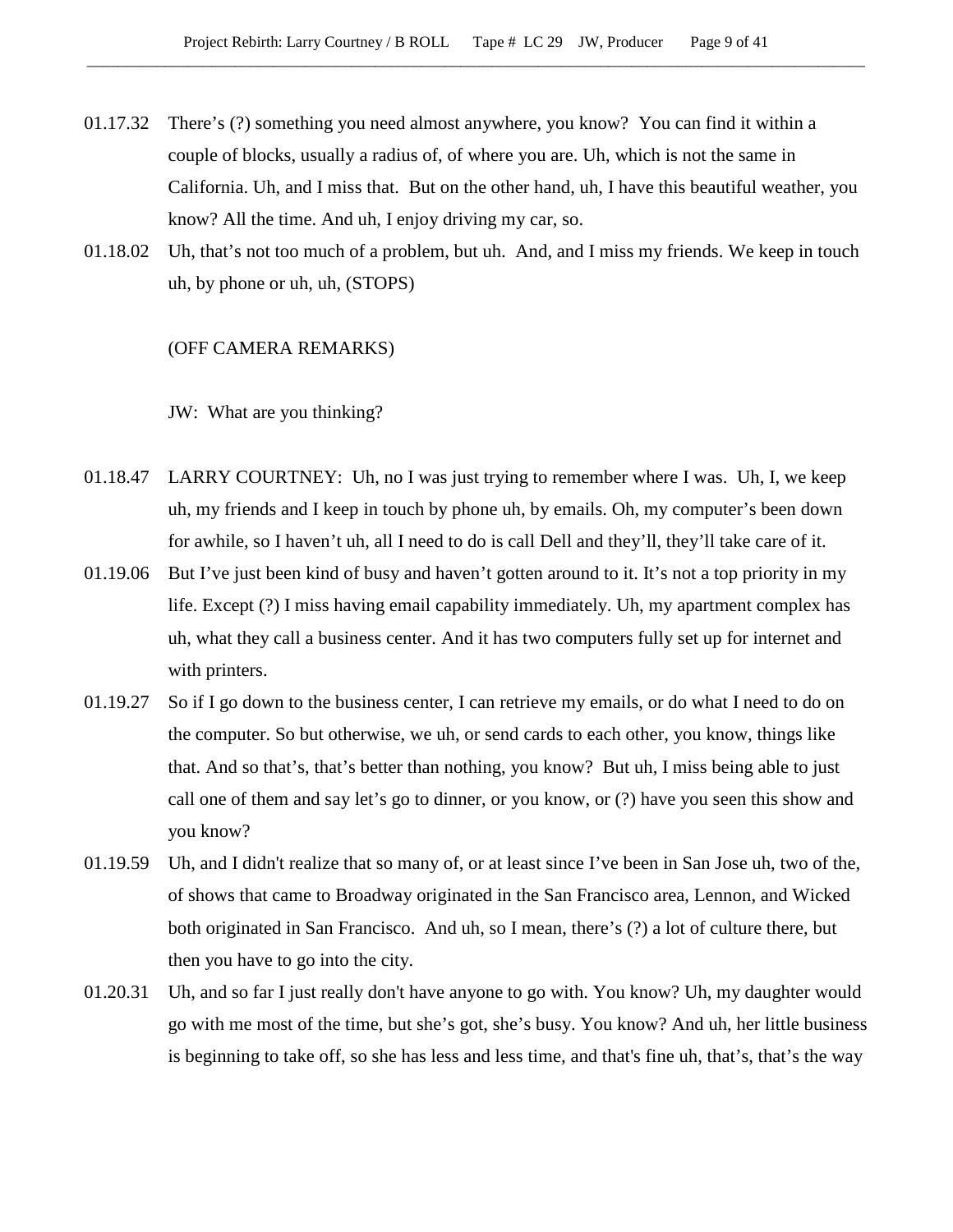it should be. Uh, so I just, I just need to kind of put down some roots and actually meet some people.

01.21.02 And uh, I know that there, there's a lot going on in San Jose, that I would enjoy doing, but not alone. It's not, not fun to do alone. You know? I mean, you can go through a museum by yourself and that's Ok, but to go see a show or, you know, go to a dinner or something, that, that's not fun by yourself.

JW: One of the big issues for you seems to be feeling lonely?

- 01.21.43 LARRY COURTNEY: Yeah, it's, that's very true. I mean, I know that my daughter and her husband are right there. I mean, they're only five minutes away from my apartment. Uh, and they'd do anything for me. They're just, you know, and we get together uh, quite often. Uh, to the farmer's market on Saturday kind of halfway between our places.
- 01.22.05 And we usually meet there on Saturday morning and you know, shop for vegetables and have a cup of coffee. But it's, it's still your children, you know, she's still my daughter. Uh, although she's becoming more and more my mother (LAUGHS). So.

JW: How do you mean?

- 01.22.27 LARRY COURTNEY: Well, she's uh, she hounds me (?) I've been so congested this summer. I've never had allergies before. And uh, I finally went to the doctor, and he said, well, you're allergic to this pollen and that pollen and you know, whatever, and he, he said but uh, just take Claritin, you know, which has helped. Uh, and uh, but my daughter kept bugging me, you have to go see the doctor about this, 'cos I put it off and put it off, you know?
- 01.23.00 And there's things like that. So but she's, she's terrific. But yeah. Uh. When you don't, and when I don't have anybody in town just to call and say hey, you know, you want to go to dinner tonight uh, and go see a movie? Uh, and that's, you know, that's kind of unsettling.
- 01.23.33 Uh, particularly if, if they go away for a week, you know, I'm in San Jose all by myself. I don't know anybody, basically. And I've tried to meet some of my neighbors. And a couple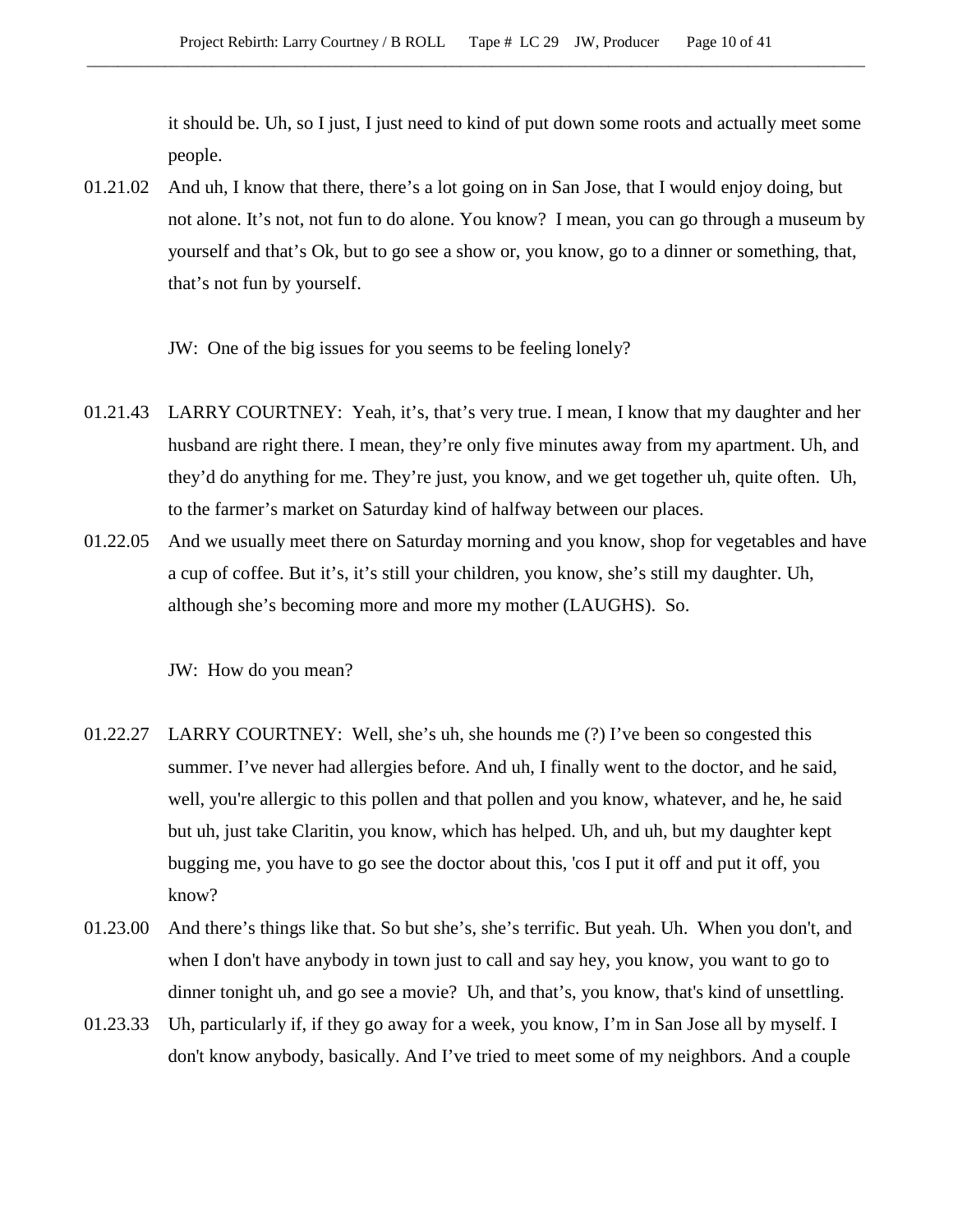of them uh, I, I've meet. But you know, uh, you see each other in the elevator and say hi. Uh, so uh, I have to do something about being alone.

- 01.24.02 Uh. At least uh, I, I want to meet some people or some uh, one person I don't know how many, that uh, like I say, I can go out to dinner with and, and have a drink with or whatever. Uh, I'm not sure that I want someone in my life again like Gene was.
- 01.24.30 Uh. It's funny what four years can do to you to, for uh, getting uh, territorial I guess is what it is. You know? For instance, when I make my bed, I want it made a certain way and the pillows go this way. Uh, I know where every spoon is in, in my cabinet in the kitchen.
- 01.24.59 I know where all the china is, I know where the pots and pans are, and I don't want them moved from one place to another. Even uh, even when David and Heather come over for dinner and Heather will help me with the dishes, or David will do them while Heather and I talk. They don't put them away, they leave them out so that Dad can put them where he wants them, you know? And having another person you know, step into my life that way uh, and always be there, you know, I, I don't know that I'm, that I need that anymore.
- 01.25.30 But I, I never say never. My brother uh, is 71. He lost his wife to cancer two weeks after 9-11. So we've become very close. And he called me last week, well, I called him and left a message on his machine.
- 01.25.58 He called me back and the reason he wasn't home to take my message was that he and Joan were shopping for engagement rings. So he's met this 65-year old woman, and she makes him very happy, you know? And so I, like I say, I would never say never because you don't know. I mean, she's, she's going to move in with him, and his life has become you know, my, my house, you know, my whatever.
- 01.26.36 And uh, but he's gonna take the chance. So uh, I would not, not say it couldn't happen.

JW: It was interesting that you said take the chance. Is there possibly a version where a fear of getting into a relationship could be a little bit at play here?

01.27.20 LARRY COURTNEY: Yeah, I'm sure it is, I'm sure it is. Uh. When. When you've had a relationship that was so intense, and I know you know what I mean, uh, and then it's gone, you're not sure uh, anything can ever be that good again.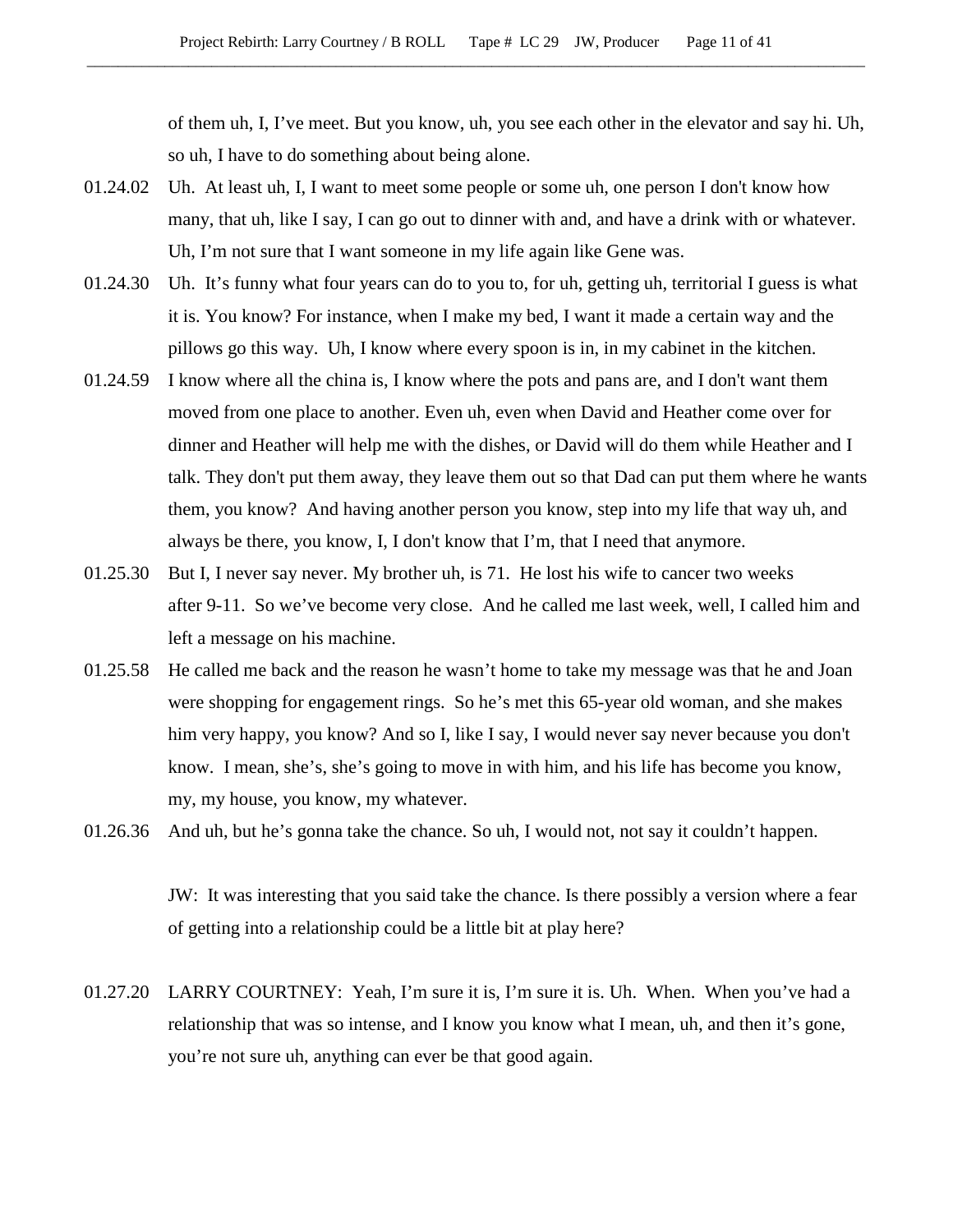01.27.59 And I'm not gonna settle for not that good, you know, as far as that goes. And I don't know. I may be. I may just be all right by myself with friends that I can, you know, hang around with. Uh.

JW: Friends can become more than that?

01.28.23 LARRY COURTNEY: They could. And, and that's why I say, I'm not gonna say never, and I'm not gonna say I wouldn't take that chance. Uh. Because if, if, if it felt right, if it felt like that was the thing to do, then I would, I'm open to that. I don't, I haven't closed any doors. Uh. I just haven't met anybody knocking on them, either. So.

JW: What about the nature of how it happened with Gene? Could it also create fear?

- 01.29.04 LARRY COURTNEY: Yeah. I think, you know, if I were to get involved in a relationship, and something were to happen to that other person -that's what I've been thinking about, I think, that it's always, there would always be that nagging thing in the back of my head, you know? Is, is he gonna leave me, too? You know? Uh.
- 01.29.29 And I sinned on my  $60<sup>th</sup>$  birthday. Uh. You know, I'm old enough and comfortable enough that it's ok. Uh, and then my brother calls me and tells me this, you know, and we had discussed this uh, on our trip in, in February, how lonely it was.
- 01.29.59 And, but that we were both kind of settled in our ways and we didn't think that we'd ever you know, meet anybody we wanted to share our lives with completely. And uh, she just kind of blew him away. So. It could happen to anybody, you know? So. It's (?) you know, I'm, I'm willing to take the chance if it's, if it looks good. You know?
- 01.30.36 But uh, it'd have to look awfully good to be able to, to uh, do that.

JW: What restaurant did you go to today? Was it the one you were talking about?

01.30.53 LARRY COURTNEY: No, we didn't go all the way up to uh, midtown. We just went to the Village. And there's a diner right on the corner by the subway called the Waverly. And it's been there forever. I think the original tables are still in there. But uh, they serve really good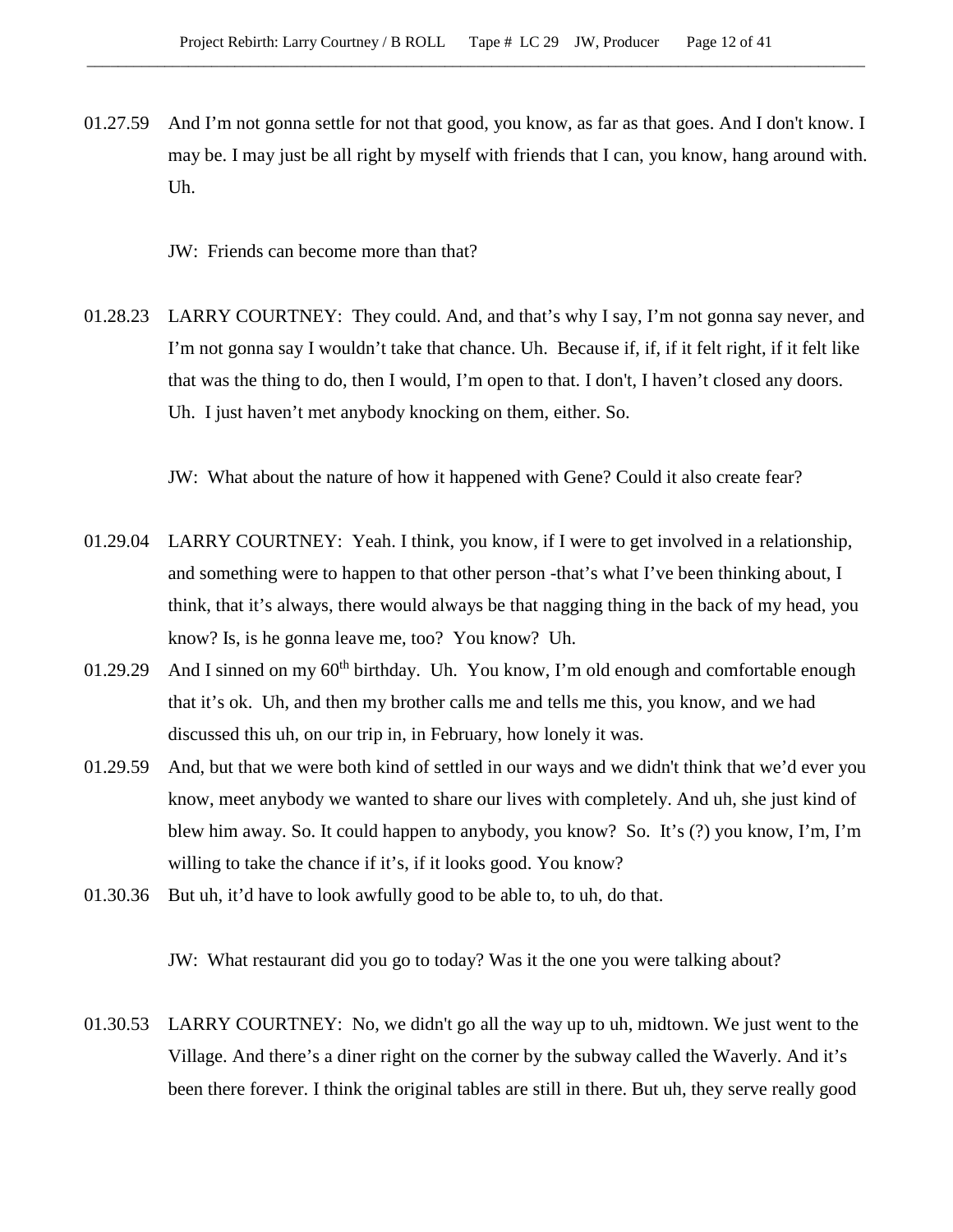food. I mean, it's just diner food, but it's really good. And uh, it just, you know, it was kind of. Gene and I used to go there uh, when we'd be in the Village and hitting the bars.

- 01.31.29 That's when we first moved to New York, we did that a lot. (?) about the first year or so. And then it kind of got tiresome. But uh, and we were involved in a theater group down in the Village. And so after the, after the theater was over, or after whatever was over, we would kind of go with a bunch of people and hit these certain kind of bars downtown, piano bars, basically.
- 01.31.56 Uh, and after that, uh, which would be quite late usually, around two in the morning uh, we'd stop at the Waverly and have breakfast before we went home. And uh, so it was kind of, kind of interesting to be there again. And uh,  $(\sim JW)$

JW: Was it hard?

- 01.32.21 LARRY COURTNEY: I thought it was going to be. I thought it was going to be, but it really wasn't. Uh, I mean, Ollie and, and Evelyn were there and kept up a lively conversation, so uh, I just kind of made a mental note that it was ok, and that this was not gonna be, you know, a bad experience, this was gonna be good. And uh, so I had, I really had a nice time and, and uh, enjoyed it very much, and it was nice to just see it again, you know?
- 01.32.57 So. That was good. I hadn't been in the Village for years. 'Cos I think after Gene died I, I didn't go down there at all. Well, I (?) don't remember. Oh, I went down there, I met Ollie somewhere.
- 01.33.35 Uh, he had a meeting, and I met him after his meeting and we went down in the Village for lunch once. But I think that's the only time I was in the Village after Gene died. And so this was kind of, this was kind of a first time again. But uh, it was all, I mean, the Village is the Village.
- 01.34.00 Just you know, it's the same. And uh, so it was kind of nice going back.

JW: What about the trip back here, coming to the city?

01.34.24 LARRY COURTNEY: Yeah. It was uh, like I said I had, I had uh, mixed feelings about coming back this year, and whether I should wait until the  $5<sup>th</sup>$  anniversary. But uh, once I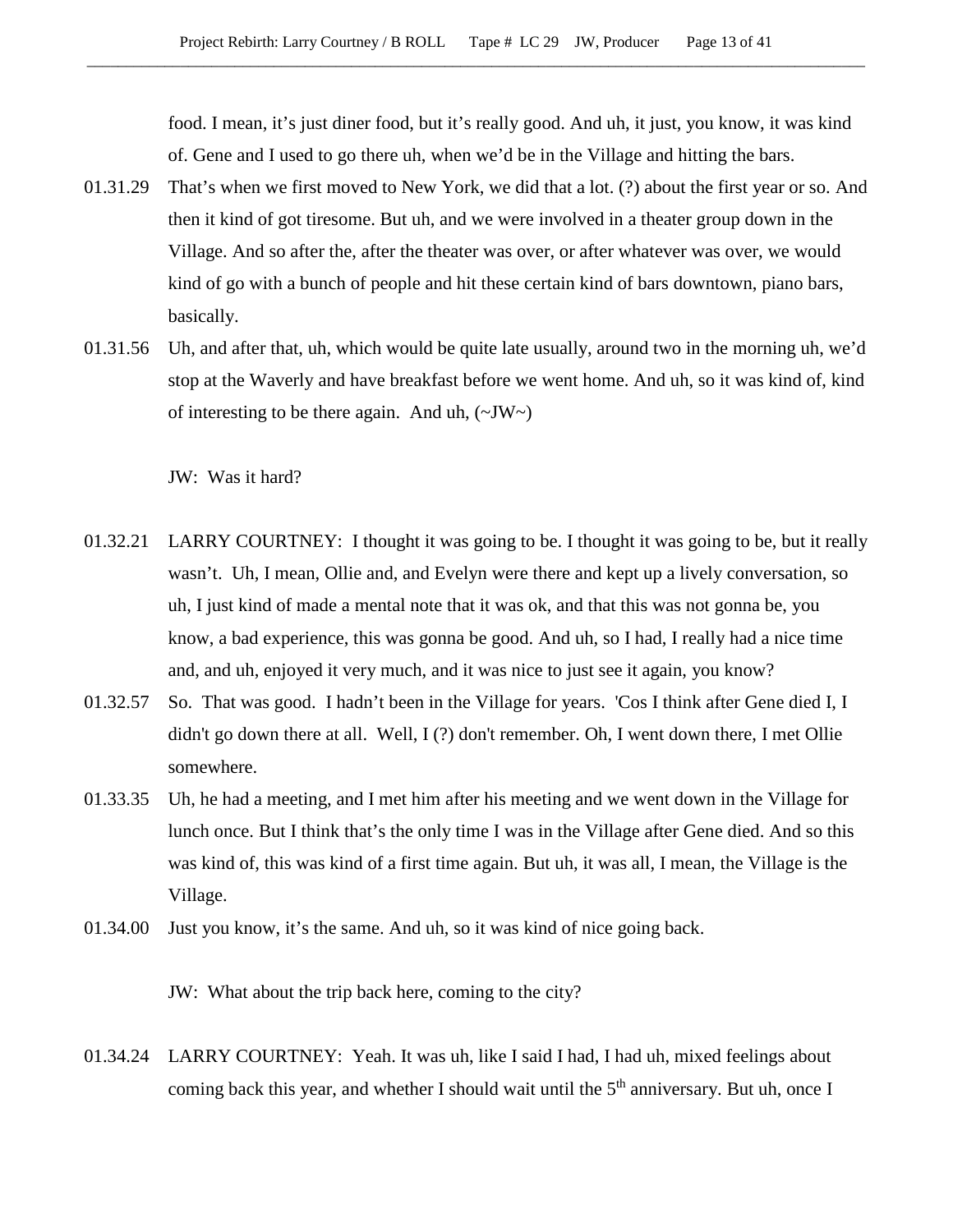decided and kind of scrambled for plane reservations and hotel reservations and all that sort of stuff uh, thanks to Heather. She's very good on Expedia and Google search.

01.34.59 Uh. Then getting on the plane. Flying doesn't bother me anymore. So the, so the plane part didn't bother me. I used to be scared to death of flying. I was just an absolute white-knuckle flier. And  $(\sim JW \sim)$ 

JW: When was that?

LARRY COURTNEY: Before 9-11.

JW: You mean you're less scared since then?

- 01.35.30 LARRY COURTNEY: Absolutely. (~JW~) Uh, well. I think that what, what happened at 9-11 just told me that if it's time, it's time. And there's nothing you can do about it, so just relax and enjoy the ride. And that, that goes for many things, aside from flying.
- 01.35.59 Uh, like I, I don't hold grudges, I don't get angry much anymore. Uh, it just takes too much energy, and I don't, I don't need to expend it on those kind of things. Uh, and fear is just crippling, you know? So I just don't, I, I just get on a plane and fly, and it doesn't bother me. I say, say a little prayer uh, before I, you know, before we take off.
- 01.36.31 And uh, and I'm fine. And, and it was a very comfortable coming out. Uh, the flight itself was wonderful. I thought I (LAUGHS) was a little apprehension because there were two little children right across from me, and a lady with a cat in a carry-on. And I thought, this is going to be noisy. As the kids cry and what not.
- 01.37.00 They were wonderful. It was just, you know I read my book and we were here before I knew it. Uh. Coming back into the city. The closer we got, the more apprehensive I, I was. Uh. And I'm not exactly sure why.
- 01.37.35 Uh, but when I saw the Empire State Building with the red, white and blue uh, I actually tear-ed up. And uh, but then  $(\sim JW \sim)$

JW: Why did you tear up?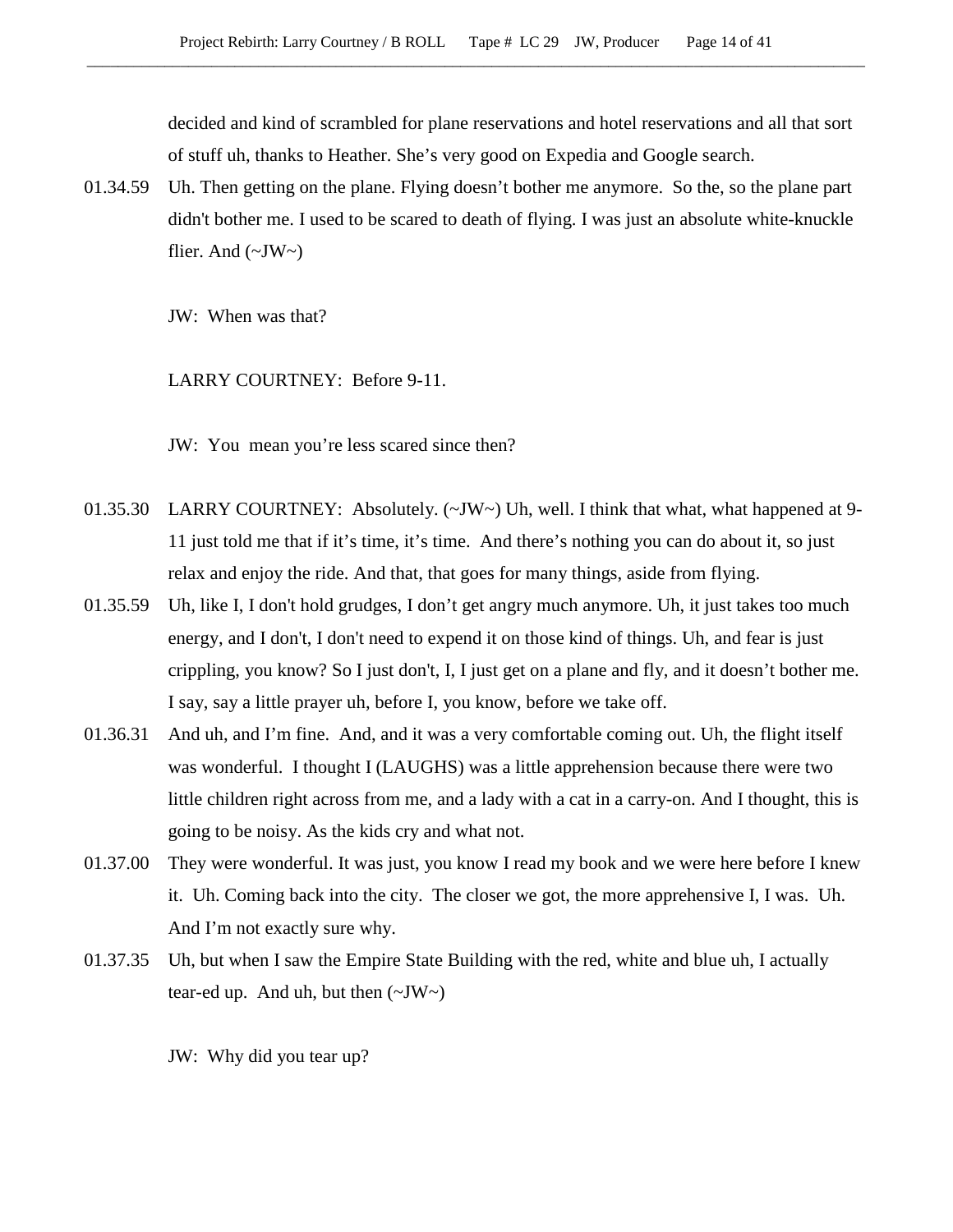- 01.38.04 LARRY COURTNEY: Well, I knew why, why it was red, white and blue. It was red, white and blue for September  $11<sup>th</sup>$ , and uh, because the only other time they do red, white and blue is uh, July  $4<sup>th</sup>$  and maybe Veterans' Day, I don't remember. But uh, and then September  $11<sup>th</sup>$ . And it hit me, I think, as to why I was coming back.
- 01.38.33 You know, what I was going to do here. Uh. What memories were gonna be dredged up here, you know?

JW: Why were you coming back?

- 01.38.53 LARRY COURTNEY: You know, I'm still not exactly sure why. Some part of it is that when I'm down in the footprints of the building (PAUSE) I just feel a real closeness with him.
- 01.39.27 Uh, I don't know why that is, I, I don't. It's, it's been that way every time I've gone down there. But it's just like that's the last place he set foot on, you know, somewhere in that space he was there. (PAUSE)
- 01.40.00 And even though uh, I have part of his ashes at home, uh, and I have dirt from Ground Zero at home in San Jose, uh, I still feel the closeness, the, the intensity of it so much more in the particular spot uh.
- 01.40.40 And I'm, I wasn't sure, I don't think I've ever put that in words before as to why. Uh, I'm not sure I ever cognitively, whatever that word is uh, put it together before. Uh.
- 01.41.05 And I think, of course I don't know uh, what the future will bring, but uh, when they have finished or whatever's gonna happen at the site, (?) whatever kind of memorial is there or building or whatever, I don't think it'll be the same as to be standing on that bare dirt down there.
- 01.41.35 It's a very powerful, powerful thing to go down into that pit, and I know it's not just me because I, I saw people down there today, after 4 years, (PAUSE) just sobbing uncontrollably, you know?
- 01.42.04 I did not. I held it, but uh, it, it was just very powerful to be down there. And I don't know, maybe I feel like at least once a year I have to, have to do that. Uh. We'll see how it plays out in the next couple of years.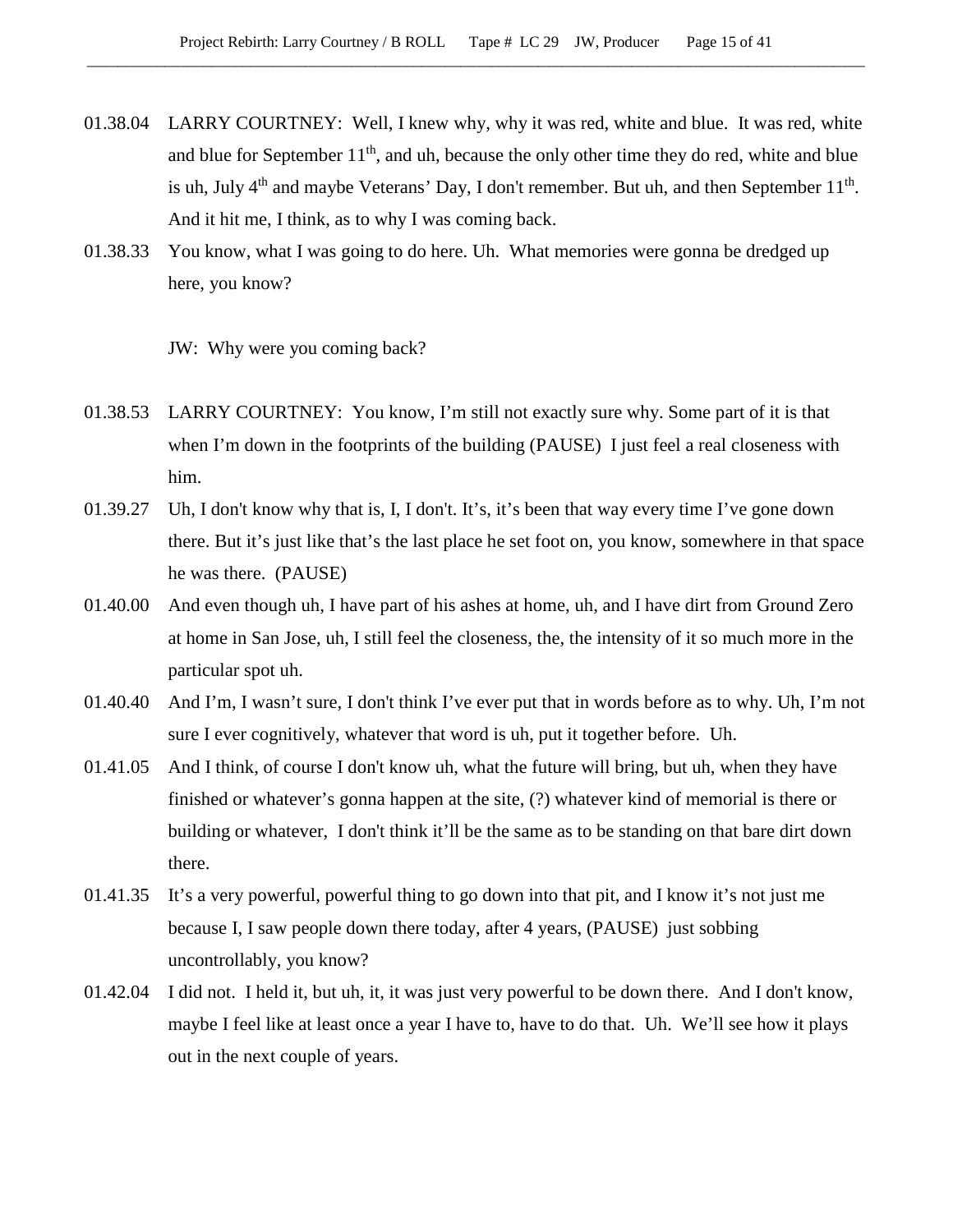- 01.42.30 Uh, what the city or what the, the planners do. And uh, I, I thought by four years' time I would be much more composed about this. I'd be more settled about it.
- 01.43.00 But I'm not. I uh, after lunch today, I uh, took the subway back down to the hotel, which was a, a maze to get back to the hotel.
- 01.43.28 But uh, I decided to stop into the bar and have a drink before I went up and changed clothes. And I was sitting there and this lady came in and sat down beside me on (?) the stool, and she asked me about the ribbon, and I told her it was a family uh, badge sort of.
- 01.43.59 And so then of course she asked me (?) you know, who I had lost at the World Trade Center and I told her. And uh, she wanted to know where he had worked, and I told her at AON, and she said, how, how weird this is, because I worked at AON uh, several years, and just about a year before the 9-11 uh, she left.
- 01.44.29 And uh, but she knew so many people (?) at AON uh, some (?) of the names I knew. Uh, and so we got into a conversation, and we were talking about uh, you know, losing a partner. And, and she said for some (?) reason you're familiar, or his, his, no, Eugene's name is familiar.
- 01.45.05 Well, what did he look like? And I said he was a gorgeous black man with the most beautiful smile. And she said, I saw his poster, and I saw you on TV. And I said yeah, I was fighting for workers' compensation rights. And she said oh that's it. I knew it, I knew I knew you from somewhere.
- 01.45.32 And she said, thank you so much for fighting. She said I'm, I'm gay, too, and that might be a fight I don't have to make now. And I was just you know, so we exchanged names and addresses. And uh, so we'll communicate.
- 01.45.54 But I was just very touched that uh, (?) by the, what should be a coincidence but is it  $(\sim JW)$ you know? When, when something like that happens uh, is it just coincidental or is, is that something that was supposed to happen, these two people meet at a bar and just talk and have all of these things in common, actually? Uh, so I, I was really touched by that, and uh.
- 01.46.35 I don't know, it just made sense today for some reason.

JW: What part of today made sense?

(OFF CAMERA REMARKS)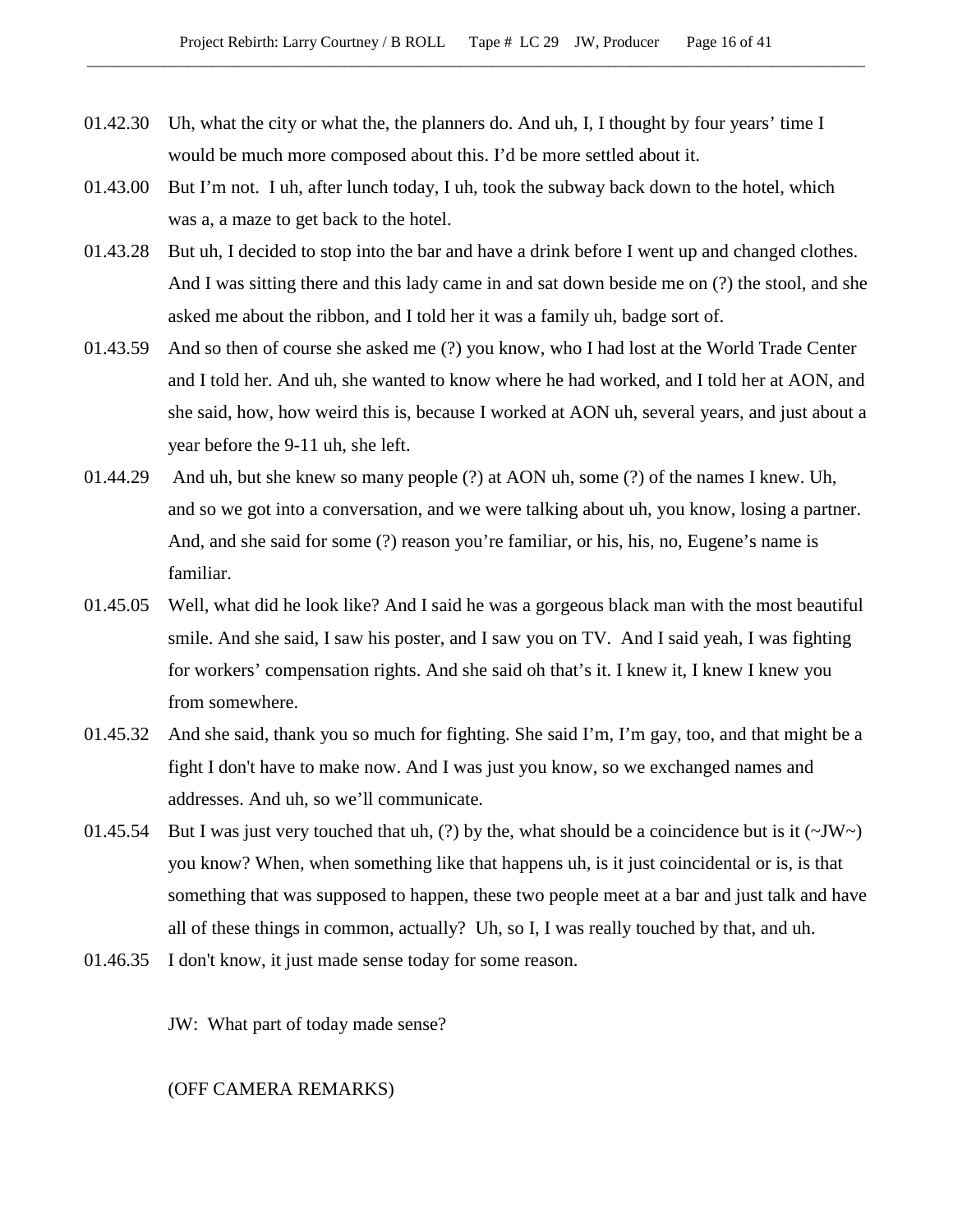# 01.46.48 END OF TAPE # LC 30

#### 02.01.01 PICTURE UP

JW: You said it made sense today? Is that because some days before now didn't make sense?

02.01.21 LARRY COURTNEY: Yeah, sometimes. Sometimes uh, I think, you know, I think why didn't Gene evacuate? Why didn't he evacuate? He was (~JW~)

JW: You think about that a lot?

LARRY COURTNEY: Yeah. I do.

JW: You never said that before.

- 02.01.45 LARRY COURTNEY: I uh. Oh, it was, it was yesterday morning. I had set my alarm for 8, but I woke up at five (COUGHS). And I couldn't go back to sleep. And that subject came into my mind.
- 02.02.12 And I got angry, actually. (PAUSE) And ended up just sobbing, because he called the office at five minutes to nine, and said he was evacuating.
- 02.02.42 He left that message on my answering machine, and I'm sure I've told you this before. And he also talked to my good friend, Wanda, our good friend.
- 02.02.57 And she could hear bells in the background. And she said you have to get out of there, you have to get out of there. And he said (?) he was. And so it was about 20 minutes after, I think, that telephone call, that the plane hit his building, number two.
- 02.03.36 Was he below the plane, evacuating? Or was he still on the  $102<sup>nd</sup>$  floor helping other people out, or did he go back to his desk because there was a false announcement at one point not to evacuate?

JW: What do you think?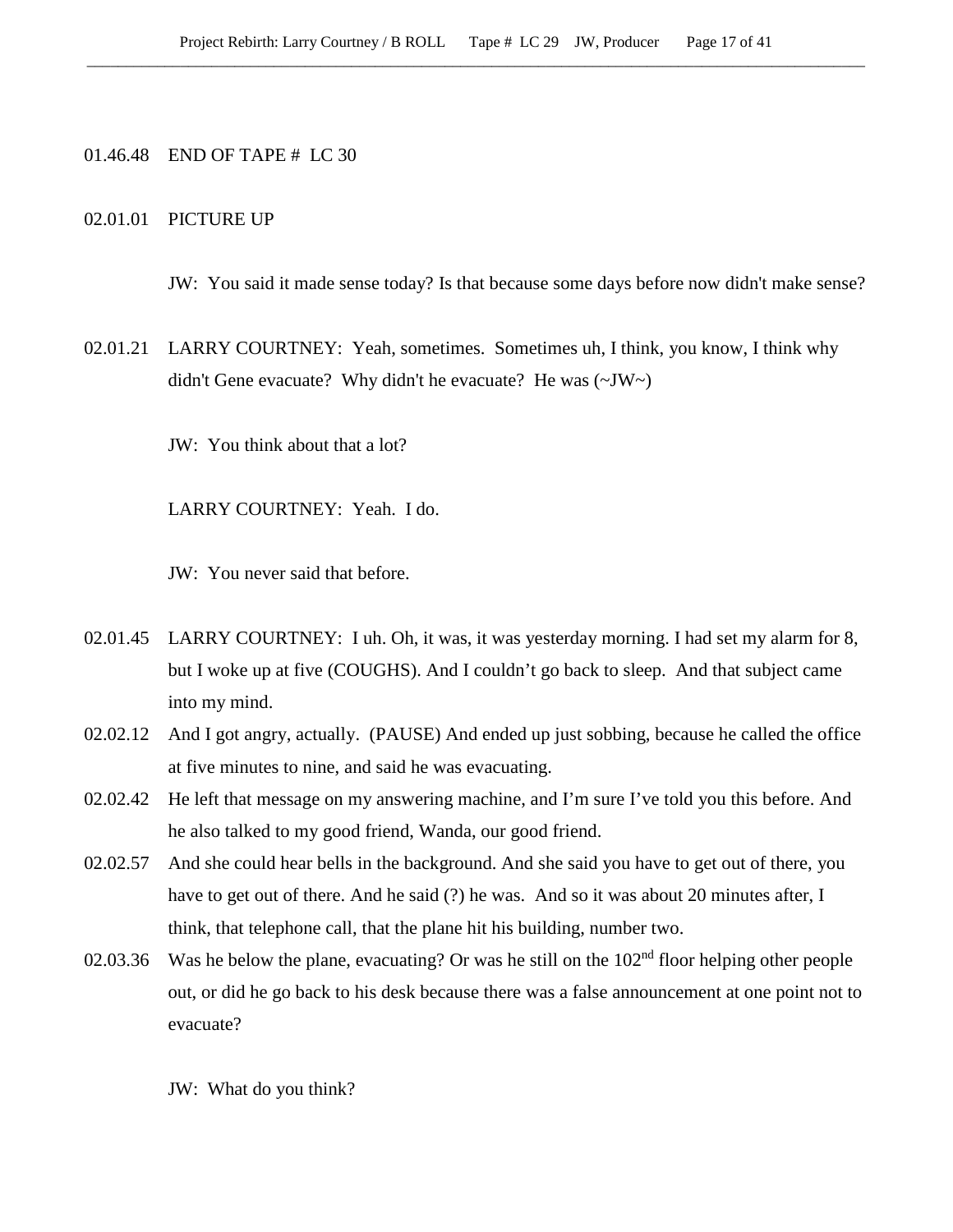- 02.04.05 LARRY COURTNEY: Knowing Gene, what I think, and I heard this from an AON employee who was there, not about Gene, but about a couple of other guys who lost their lives, the last time they saw them, they were standing by the elevator doors holding them open and shoving as many women in as they could get in. (PAUSE)
- 02.04.36 So maybe he was doing that. Uh, maybe he just didn't move fast enough. I don't know. But I (PAUSE)
- 02.04.58 I know that uh, (?) that when I woke up yesterday morning, I was blaming him.

JW: You were angry?

LARRY COURTNEY: Yeah, I was.

JW: Why?

- 02.05.15 LARRY COURTNEY: Because he didn't get out. And he should have. He should have been able to get out. Uh. You know, I know none of the circumstances or what happened in that building that day, and so my anger is misplaced. Uh.
- 02.05.41 You know, he could have been moving as fast as he could and, and when the second plane hit, it was just, it was too late. Uh, I really, if he was helping other people or you know, if he did go back to his desk, I don't know. I don't know.
- 02.06.00 And so I can't. I just finally told myself, I can't be angry about that anymore. Uh, and I think maybe today at the site uh, I really let go of that. Uh, as I've told you a couple of times before that anger takes so much energy, and I just don't have it in me to be angry.
- 02.06.30 Uh, and I get angry in short spurts, you know? But and I realize, why? That's too much, it's too much hassle to be angry, to hold a grudge, you know? To judge somebody else. You don't know, you don't know what happened. And uh.

JW: If he had been helping people it's kind of a hard thing to be angry about?

LARRY COURTNEY: Yeah. Yeah (~JW~)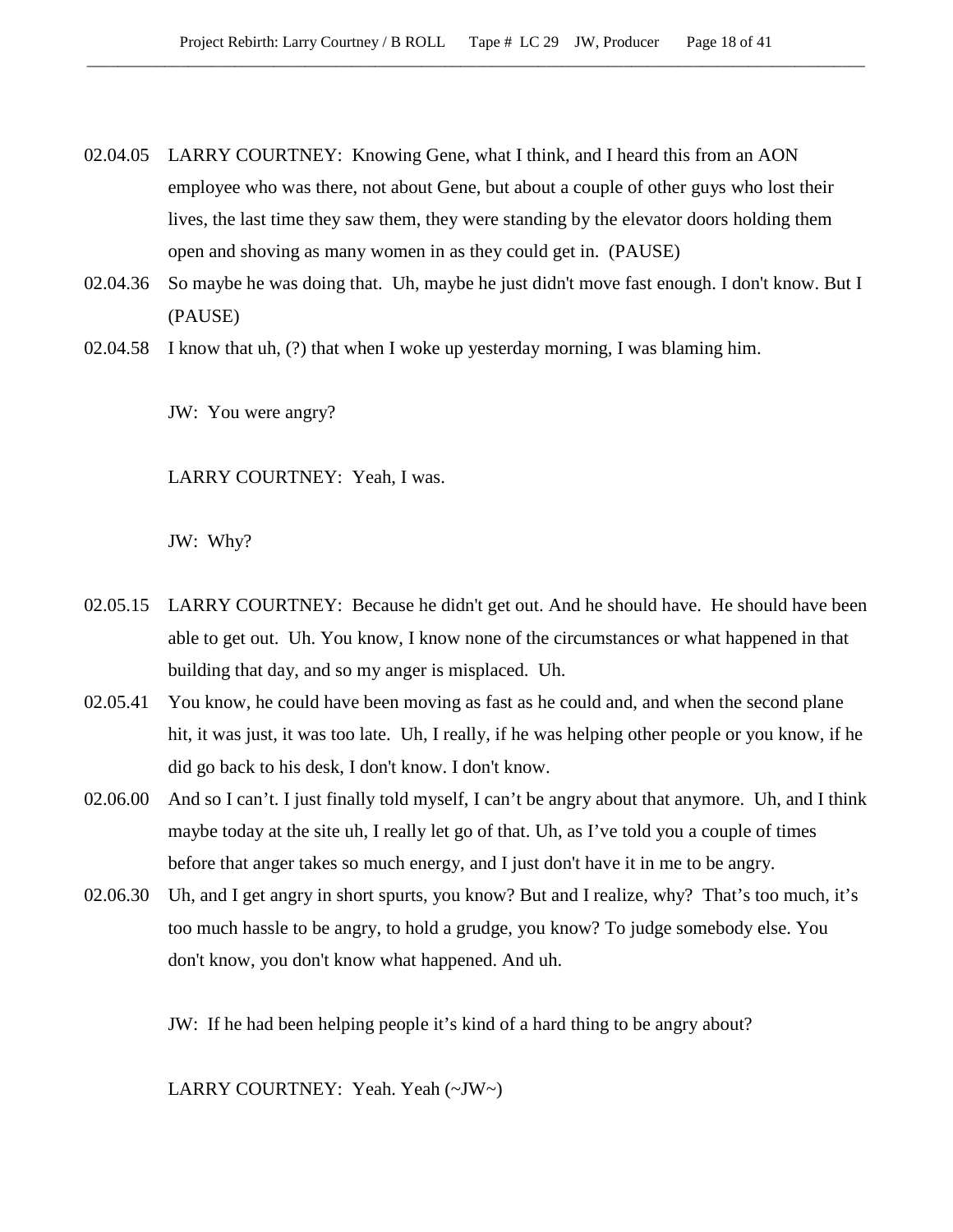JW: But you've had suffering, too?

- 02.07.06 LARRY COURTNEY: Yeah. And, and I guess I was blaming him for that. You know, no matter what the reason was, you know, I was, I was suffering. You know? God only knows how much he suffered that day. Hopefully not at all. But you know, what right do I have to think my suffering is worse than his?
- 02.07.38 And today with all of those people uh, my suffering isn't any worse than any of theirs, you know? They lost brothers and sons and fathers, and uh, you know, and today having the brothers and sisters read the names uh, you know, you realize you're not alone in the suffering.
- 02.08.07 And (?) you certainly don't, don't have a, you know, a, a lock on it. That's uh. It's, you know, and, and, and you don't have a right to be angry with the other person.
- 02.08.26 I don't have a right to be angry with Gene, because I don't know what he was doing, you know? I don't know why he didn't make it out of that building. I never will know.

JW: Are you curious, do you think you'll investigate it?

- 02.08.49 LARRY COURTNEY: I'm curious about it, but no, I won't investigate it. Uh. You know, I would, in my own fantasies, you know, I would, I would just rather think of him helping people into the elevator.
- 02.09.10 Because that's the kind of person he was. I know that. And so that's, you know, I mean, I'm not gonna ever tell anybody that that's what he was doing. But uh, it's, it's a possibility, you know? And so I'm gonna hold on to, I know he didn't intentionally die that day.
- 02.09.34 And it wasn't his fault. So uh, there's no good to be angry about it.

JW: Do you have fantasies about certain things?

02.09.48 LARRY COURTNEY: Uh, I a couple of times, you know? I. After he, after 9-11, I was still working at (Banka-e-me?)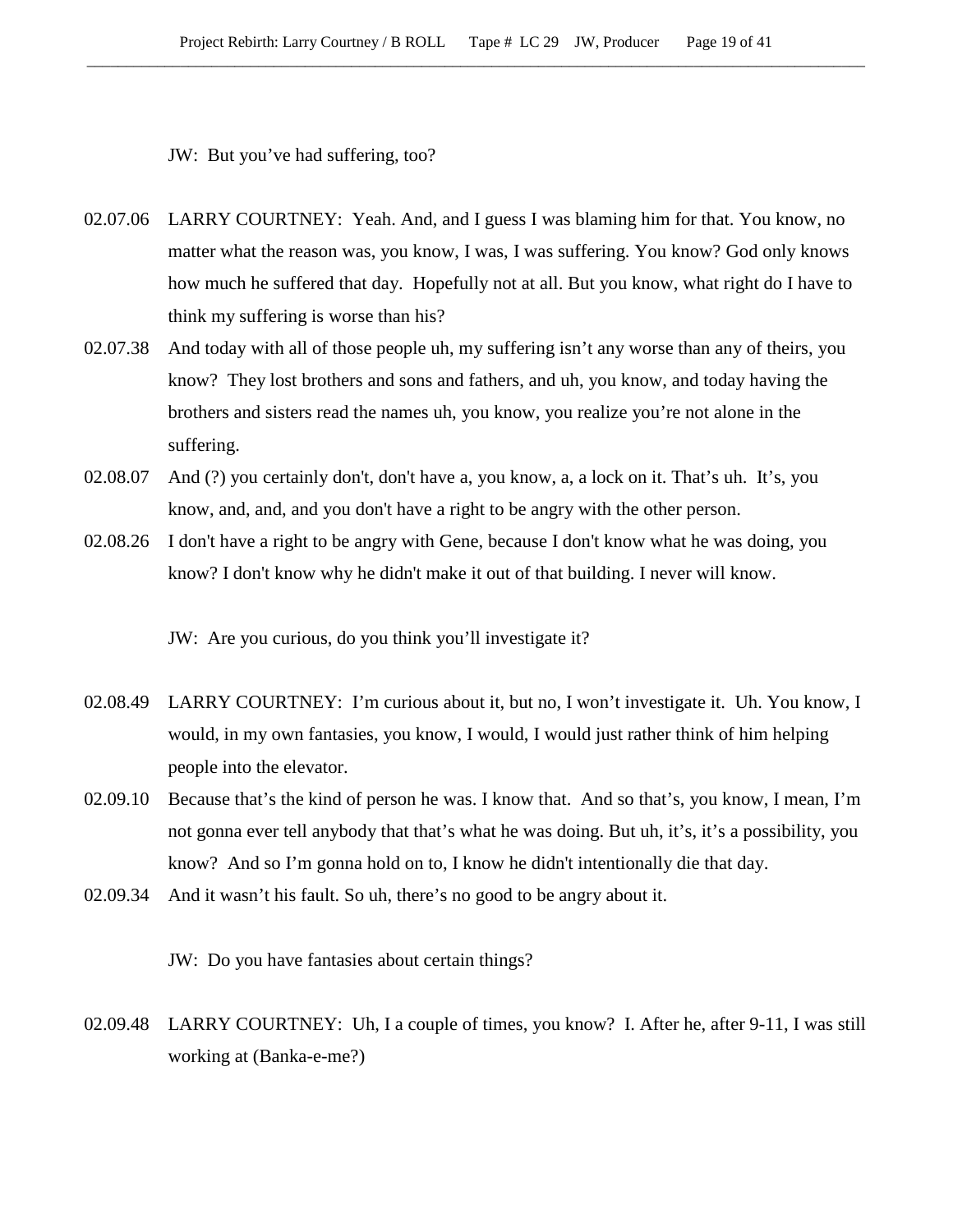- 02.10.02 And somebody said they had a friend who had written a long email about his experiences getting out of the building. And meeting up with this woman who had no shoes on, and, and there was glass everywhere.
- 02.10.27 And he carried her, you know, for quite a ways, and then they found a shoe store down in Nassau, and she bought some at least some flip-flops or something. But it, it went on for quite awhile, and uh, he asked me if I wanted to, if I wanted to see it.

JW: Was it a true story?

02.10.50 LARRY COURTNEY: Yeah, it was true, uh, he actually had written his experience coming out of the World Trade Center.

JW: When you said Nassau?

- 02.10.58 LARRY COURTNEY: He went. They went towards the East River. And, and there's a whole bunch of shops uh, on uh, I think it's Nassau  $\sim$ JW $\sim$ ) and there's a little, like a courtyard they, they blocked the streets off so that (?) and they cobble-stoned it and what not. And uh, there, there was a shoe store there. But uh, so he asked me if I wanted to see it. And I told him yeah, go ahead.
- 02.11.28 And so uh, I printed it out and read it. And it, it was, you know, it just, it just kind of the heroics of this guy, helping this woman he'd never met, you know, and at the time uh, that's something Gene would have done, you know? He would have done that.
- 02.11.57 So I'm just thinking that maybe you know, he's, that's like I say, that's kind of one of my fantasies of what could have happened. Uh, I try not to dwell on that too much. Like I say, I had the bad episode yesterday morning. But since I don't know, uh, I just try not to (?) dwell on the reason.

JW: Do you do anything to get yourself out of it?

LARRY COURTNEY: Well, I just made myself stop (~JW~)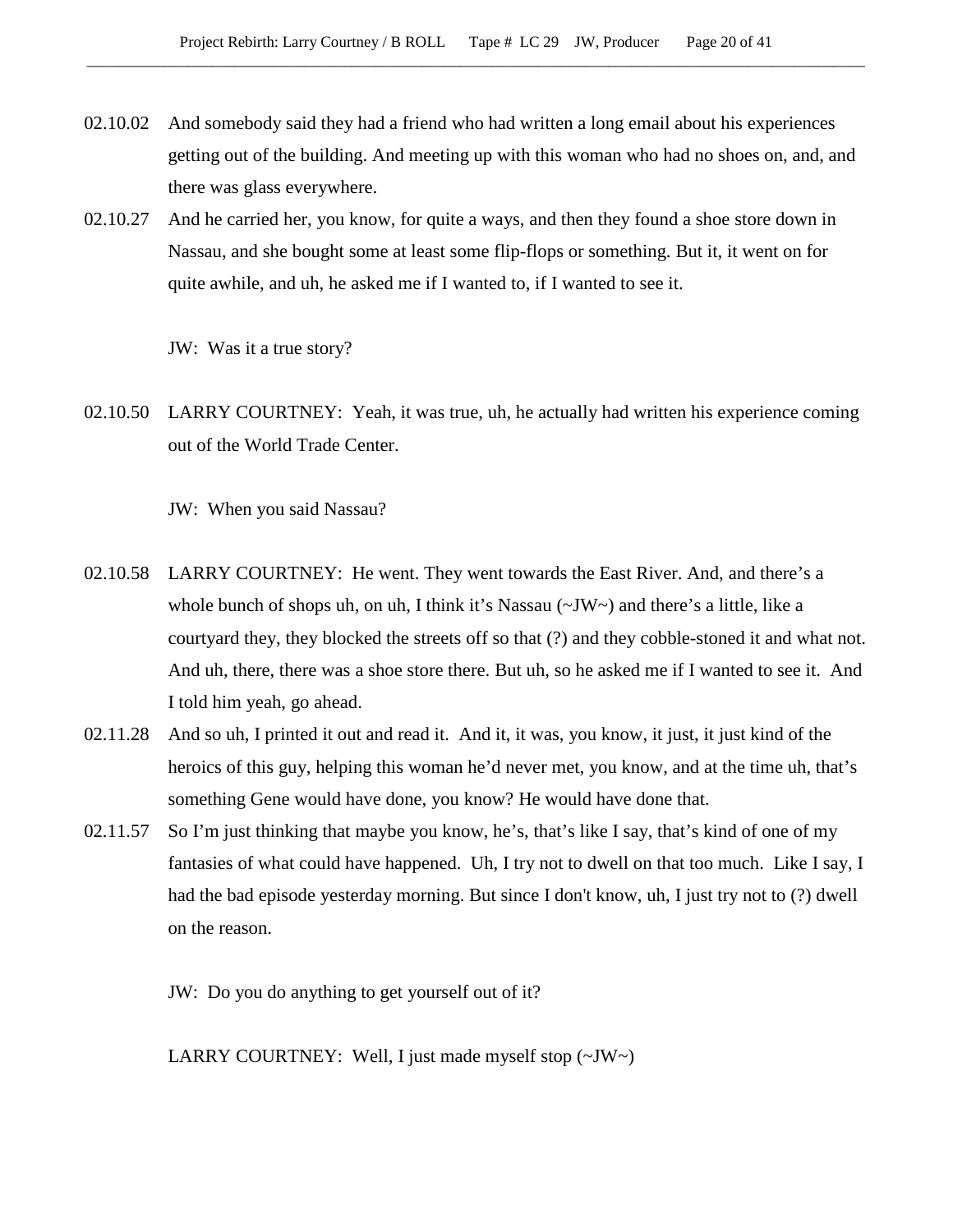JW: How?

LARRY COURTNEY: I just changed channels in my mind, you know and thought of something else.

JW: Intentionally?

LARRY COURTNEY: Intentionally.

JW: What's that like?

- 02.12.51 LARRY COURTNEY: Well, it was, what it did was just kind of closed the door  $(\sim JW \sim)$  but it wasn't gone. It wasn't gone. And that's what I mean about today being down in the pit and everything. I was able to open that door and let that fantasy go. I don't know. So I, I uh, have to just let it go. (PAUSE) And it really isn't important (PAUSE) as to why he didn't get out.
- 02.13.31 It's just important that he didn't. Uh. (PAUSE) Like I said, I, I have, after four years you'd think that I could, I could go through a day without having some reason to think about him.
- 02.14.19 Uh. I have pictures of him in every room of my house, of my apartment. And it's funny, I get used to passing them, you know, on my way from room to room or whatever.
- 02.14.37 And almost instinctively I reach out and touch, touch the picture in that room. Uh, maybe some people would think that's maudlin. I mean, they're not big portraits you know, hung with black drapery. They're just photos.
- 02.14.58 And uh. I guess I just I, I haven't let him go. Uh. (PAUSE) Sometimes I think of what uh, where our life would be, had he lived, you know?
- 02.15.35 What would, what would we be doing, this year? Uh. Oh, we'd probably still be in New York. Uh, maybe not. Maybe, maybe because of the kids, because he loved my kids.
- 02.16.01 Uh, he would have wanted to go to California, too. But uh. You know, we both had great jobs. And uh, so we might, might have been still in New York. (PAUSE)

JW: Where were you?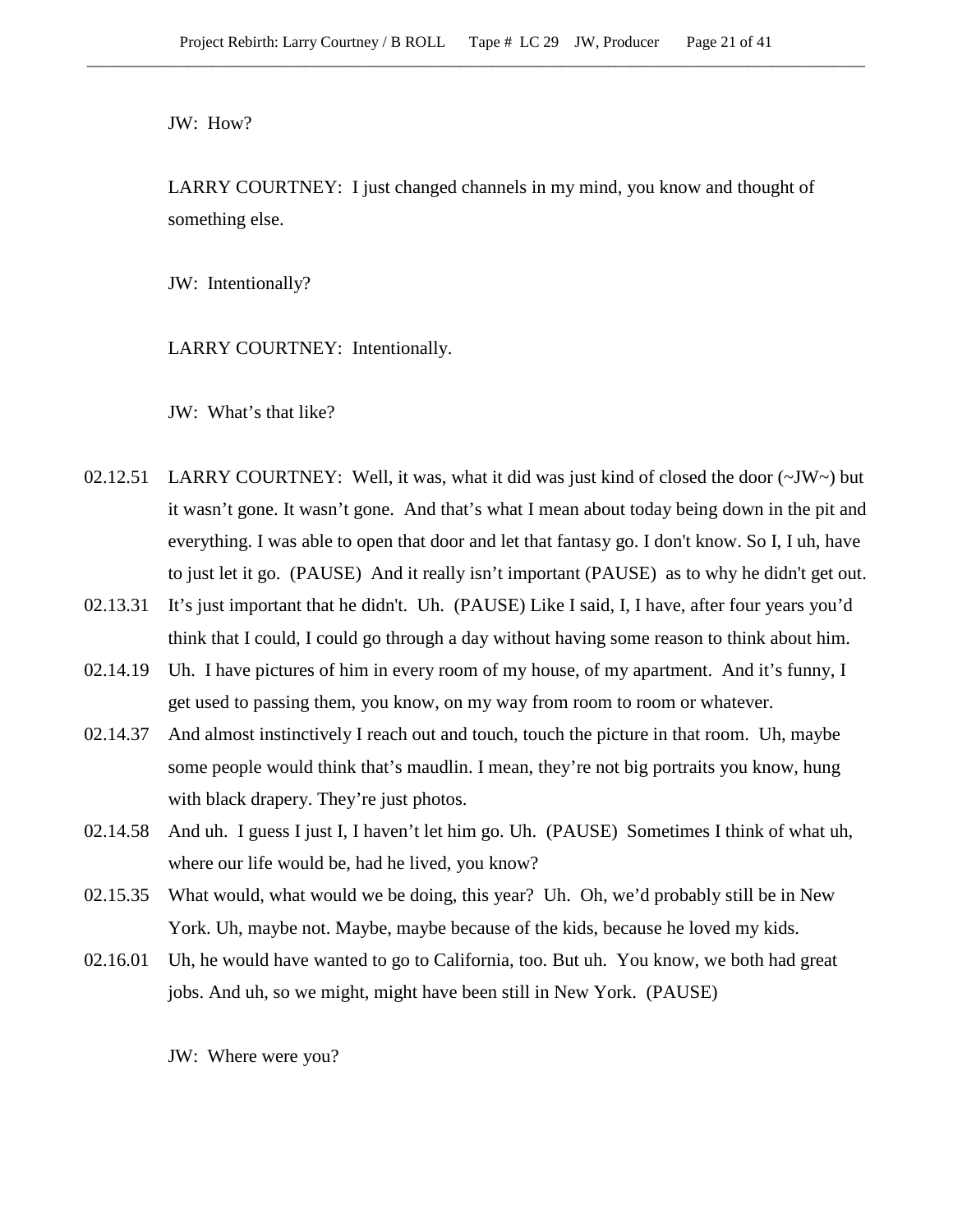- 02.16.56 LARRY COURTNEY: Oh, just kind of I guess projecting where, what we would be doing here if we were here, and uh. And we'd still be living in the apartment with the terrace. And there would be no car.
- 02.17.28 And it would be very nice, it would be very nice. I would have uh, a lot of feelings about uh, missing my grandson growing up, which I have now. I (?) get to watch him grow up now, and  $I(?)$  would be, have a lot of feelings about not being able to see that happen, if I was living across country from him.
- 02.18.04 Uh. And especially now that I'm, now that I know him. You know, I know him as, well, he's a little boy now, he's not a baby. And uh he's such a joy that uh, I would have missed that, you know, I would have missed seeing the steps of development. So I don't, I don't know whether, I just can't see Gene as a California guy, you know?
- 02.18.38 He was too much energy, I think, for San Jose. San Jose is quite laid back in, in many ways. But I know we would have been together wherever it was, whether it was here or in California.
- 02.19.09 I just don't know.

JW: Do you feel stuck?

- 02.19.17 LARRY COURTNEY: Stuck in time? Or just stuck? (LAUGHS) Sometimes, I guess. Uh. When Evelyn came back uh, she was, she had a conference in San Francisco, and so she, in January of this year. And so she came and spent a weekend with me, which I really enjoyed.
- 02.19.56 But she walked into the apartment, and she said this looks just like New York. She said, you've decorated it just the same way as it was in New York. It's a little different configuration, but basically it's the way you and Gene had it, and she's right. You know? And I, I guess I did that somewhat subconsciously. Uh.
- 02.20.29 But everything that's in that apartment uh, was something that meant something to the both of us, except my dining room table and chairs. I bought a new dining room table and chairs. When I moved here. But the rest of the apartment is what we put together. You know? And uh, it means something to me to have you know, a certain picture over the couch or whatever.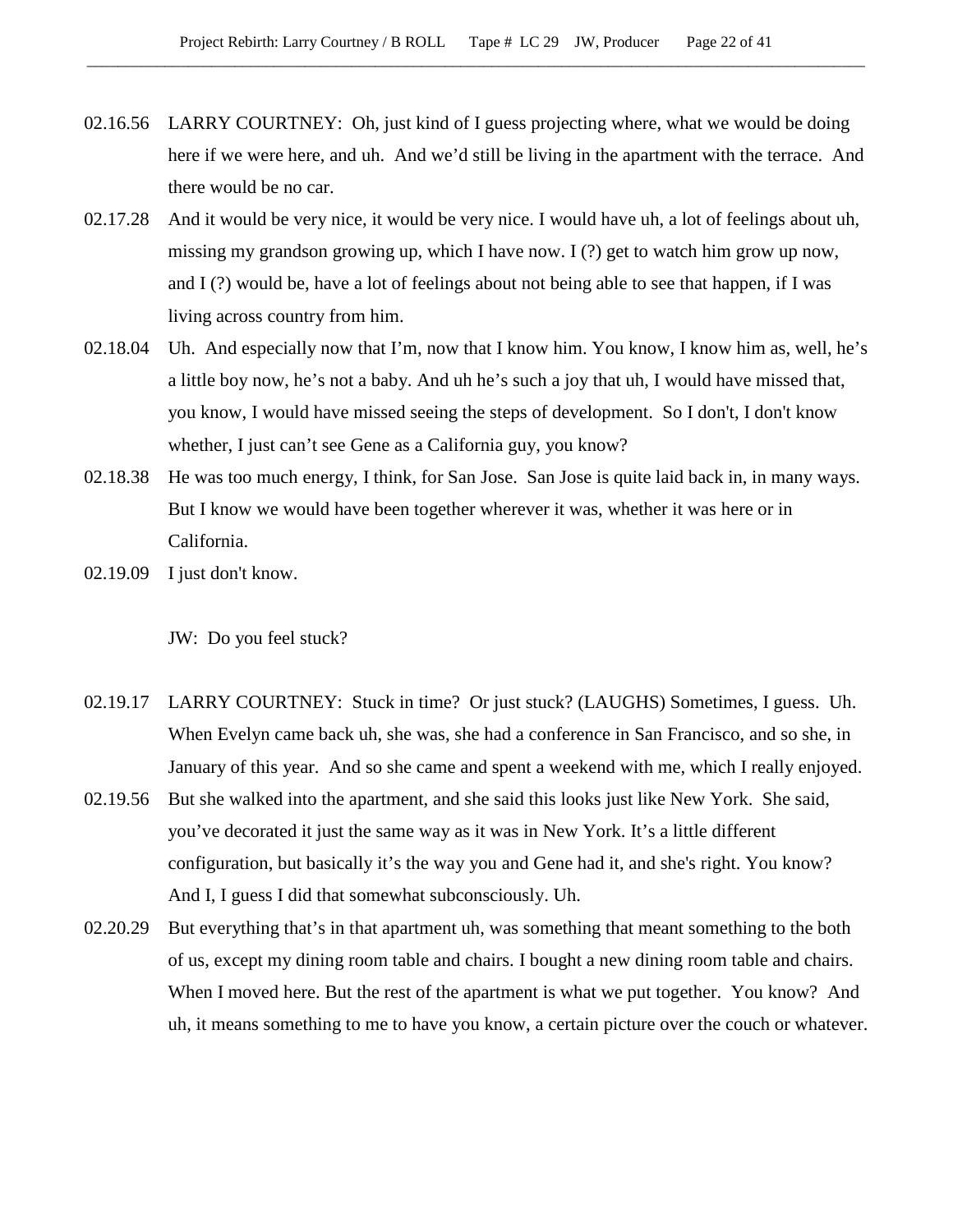- 02.21.06 'Cos that's the way we did it, and I liked it that way. Uh. So hearing that from Evelyn, it kind of uh, it took me aback that I was duplicating what Gene and I did uh, at, but I did it because I liked it that way, you know?
- 02.21.36 I know my brother uh, has a three bedroom house in Oregon that he and his wife shared for 26 years, 28 years, something like that. Uh. He has uh, it's still the same as when she lived there.
- 02.22.01 Except he, he put up more pictures of her than she had in, in the house. Uh but then, now I think he, some of those have come down because he's seeing Joan. But I don't know whether it's just a, like I said subconsciously whether it was a way to hold on to Gene.
- 02.22.33 Uh, because that's the way we did it. Or whether it's just because we did it that way because we liked it and I still like it, you know? Uh. I don't know. But that uh, you know, that, that may be being stuck.
- 02.23.01 You know? And using that word, I think that may be why I'm not out trying to meet other people. Maybe there is, there's a fear that uh, if I met somebody that came to mean a lot to me uh, I'd have to let Gene go. (PAUSE)
- 02.23.52 And although I can uh, mentally do that, emotionally I'm not sure, and I won't know that I guess uh, until I do meet somebody. And then I guess that, that will be part of the equation as to whether that becomes something more than just let's have dinner.
- 02.24.25 You know?

JW: You can mentally do it but not emotionally?

- 02.24.34 LARRY COURTNEY: Yeah. Emotionally I'm still tied to Gene. Uh, like I said there's not a day goes by that I don't think of him, or I see something that I want to tell him about when he comes home from work. Or that I should call him and let him know this is going on.
- 02.25.02 And it's just a flash. You know, I had, when my mother died uh, I did, I had some of those, too. I, I you know, I love to cook and, and I learned it from my mother. And occasionally I would be trying to do something had I would think, I'll call Mom and get the recipe. Or she, she'll tell me how to do it, she didn't have a recipe.
- 02.25.30 She'd just throw some salt in and you know? Just little flashes. And you think you like oh, my god, no, you can't, you know? Uh, I can't tell Gene how beautiful Mount Rushmore was,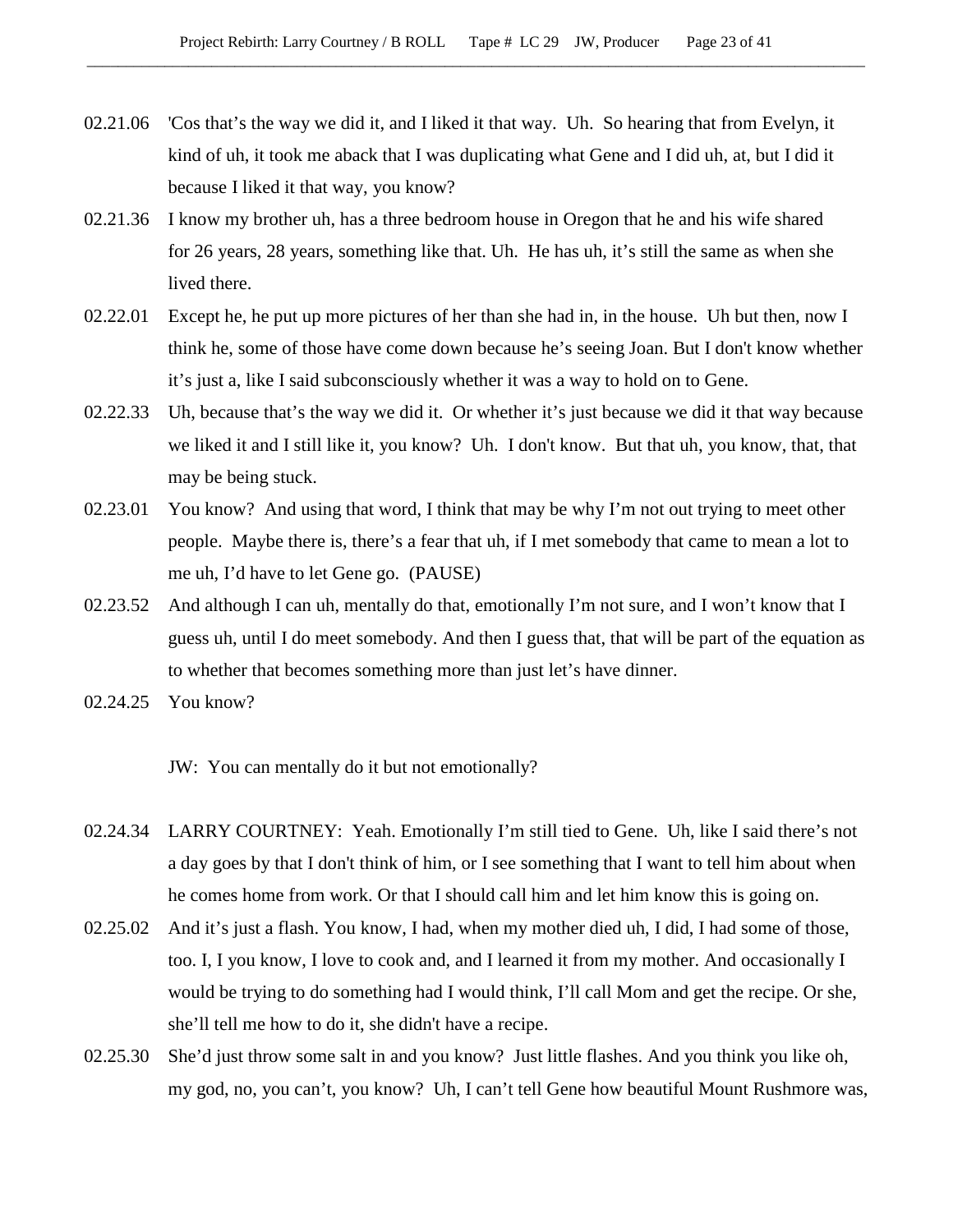or Niagara Falls, you know? Things, there's just little flashes. And uh, I don't know if that goes away, you know? I just uh. I don't know.

JW: Would you like it to?

- 02.26.19 LARRY COURTNEY: I'm not sure. Uh. That's hard to say because uh. Then that means that you know, I want it to go away with my mother as, as well. You know?
- 02.26.46 And it, it's, it's a little warming when you think of them for just an instant, that you could tell them something. You could uh, you know, my dad.
- 02.26.59 My dad's been gone for 14 years, I guess. And uh, the last time I was in the hardware store, and I can't remember now what it, I was there for. But I thought, you know, I could call Dad and he would know (?) it was some tool, he would know exactly what I wanted. 'Cos he had every tool in the world, he was an electrician, and uh, it was just that split second.
- 02.27.35 You know? That you forget that person is gone. Uh, and it's not conscious, it just is. I'll call oh, I can't, you know? It's that quick. I mean, it's just, just that quick. And I'm not sure I want that to go away because that's still, it's a part of remembering who that person is. You know?
- 02.28.00 'Cos then I can see my Dad in his overalls, and with his tools. And, or I could see Mom in, in the kitchen just for that split second. And or I can see Gene doing, doing whatever, for that split second. And it's, it's like a, a memory that I'm not sure I want to go away, you know? (?) it was something essential to that person, who they were, that makes me think uh, for that split second that I could, I could find out from them, or I could call them or I'd tell them whatever.
- 02.28.44 Uh, so I'm not sure that I, I want that to go away with any of them, you know? I think it's, it's uh. You know, they're a part of me no matter what, and always will be.
- 02.29.01 And uh, I don't think that's a bad thing. I don't think that's a bad thing to think. I'm sure that if I met somebody and actually got into a relationship, that it would be at least as far as Gene is concerned, it would probably be less uh, because then I would think about telling the other person probably.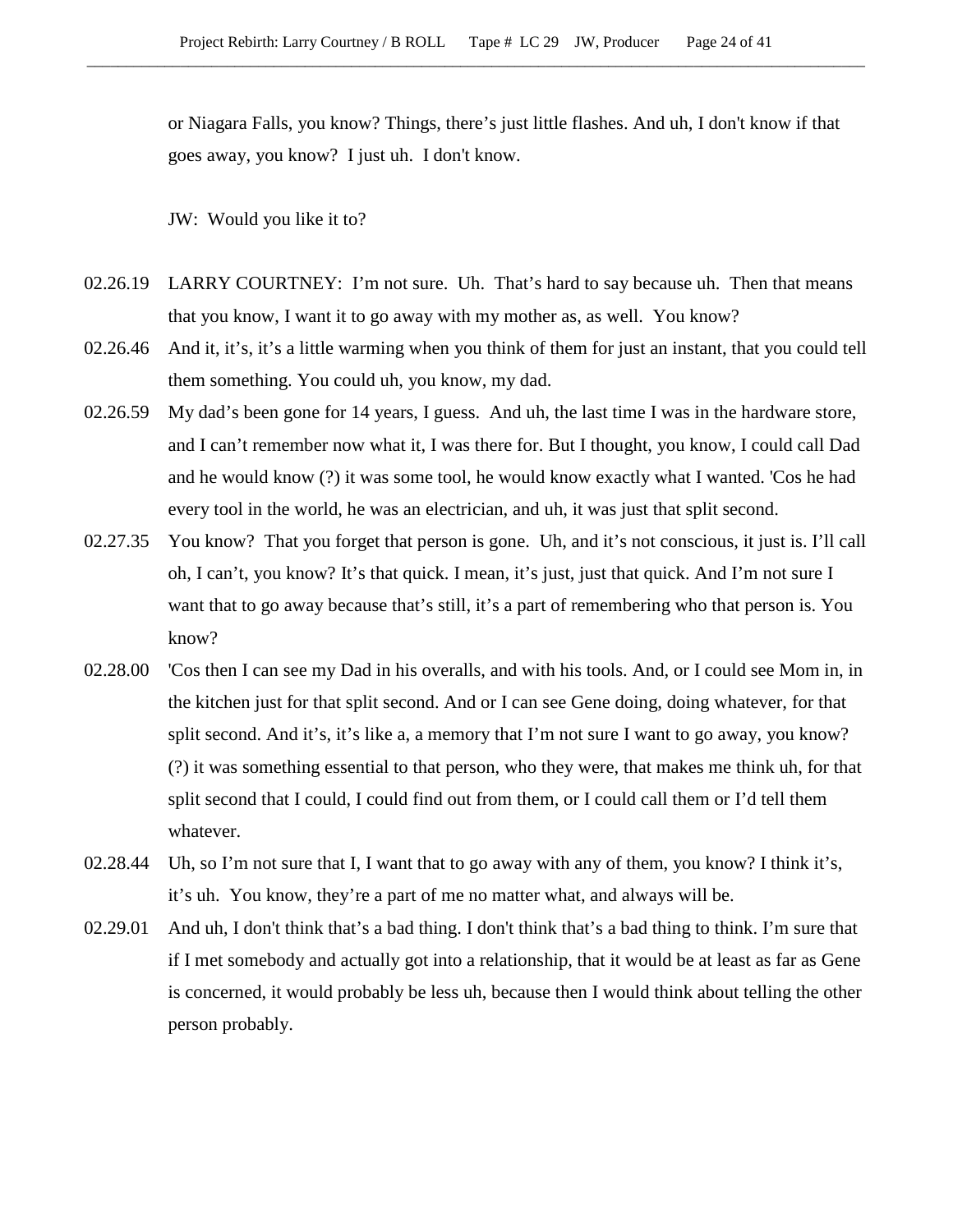- 02.29.29 And uh, you know, but I don't, I don't know that for sure. Because he, you know, we were, we were there for fourteen years. And part of who I am is what he was. Uh, I think that we truly enhanced each other uh, and uh, therefore became part of each other.
- 02.30.06 And I don't know that that ever has to go away. I don't know that that's a bad thing. Uh. Like I say, just like my mom and dad. They're, they're a part of me. They made me, they made me who I am. And uh, so I, I would never want that to go away. You know?

JW: It's a challenging balance with the suffering?

LARRY COURTNEY: Yeah, it is (~JW~)

JW: You surprised me with your revelation; do you think you might be afraid of having to move forward because you'd have to let go?

- 02.31.20 LARRY COURTNEY: Yeah. That's true. I, well, I think that what you said about the fear of losing someone else is, is very definitely a part of what I'm going through right now. But also the fear of having to let go, not, not that I could totally ever do that.
- 02.31.49 You know,  $(?)$  uh, those things that I still want to  $(?)$  happen. But I would certainly be letting go if I got into a relationship of a lot of, a lot of things. I think, because I wouldn't be so lonely.
- 02.32.12 Uh, if I had somebody who loved me uh, for me, you know? And accepted all the warts and whatever, like Gene did.
- 02.32.29 Uh. But it can't be like Gene did. You know? It'll never be like Gene did. Uh. And I would hope that if I were to meet somebody that I was really attracted to, I would not compare, well, you don't measure up to what Gene did, you know? Or I don't know, but I would not, I would hopefully not compare that.
- 02.32.59 And in that way I (?) would be letting loose of a lot of things, I think. Uh. You know, if (?) I was in a relationship, it wouldn't be fair to have Gene's picture in every room of the house, and certainly not in the bedroom or, you know? I wouldn't stick him back in the attic, you know?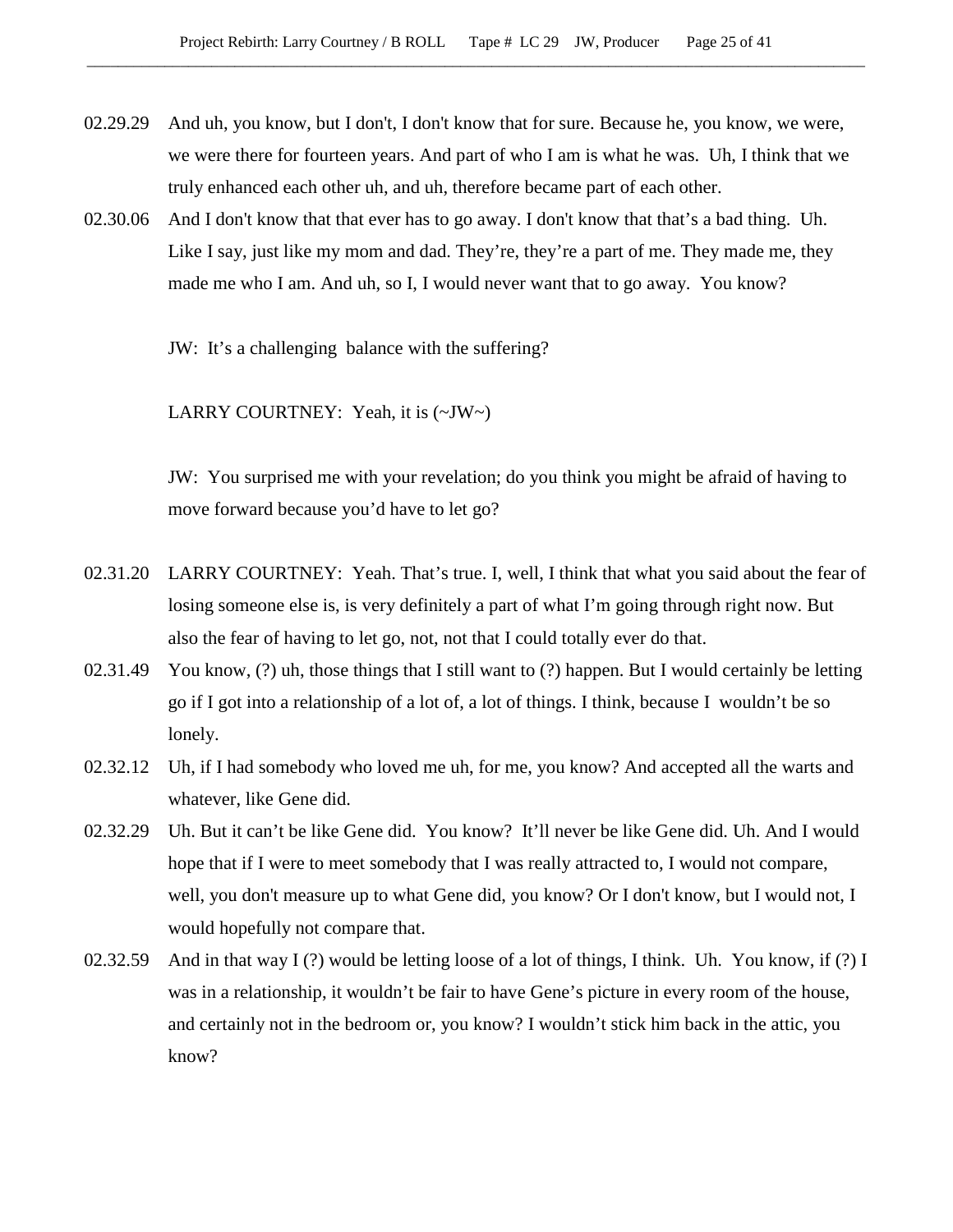- 02.33.28 But uh, you'd have to be fair to the other individual. And I think that that would uh, be, be a way of letting go a little. Uh. And like I said I, I think that if I were in that relationship, and I saw something uh, on television or, you know, uh, some site.
- 02.34.05 And I would, I would think that I would want to call the, the other person and tell them and not think about calling Gene to tell him, you know? Uh, I don't know. I, it's.
- 02.34.35 I don't know if you can truthfully ever let anybody who has been so important in your life totally go. I don't know that that's possible. Uh.
- 02.35.03 But I don't know that it's impossible, either. You know? Not (?) going through that uh, you know, meeting another person and, and doing that uh, you know, I don't, so I don't know whether it, it's possible or not to do that. Uh.
- 02.35.32 And like I said these, these people who have meant something in your life uh, and even my friends here who have meant something in my life and became somewhat a part of me in, in some way, you know, I've learned from them or I you know, uh. Uh, yeah, I don't think you can let that, that go because they, they are that part of you.
- 02.36.00 Uh. But I, I do think that uh, it could be channeled into uh, kind of like not a storage box in your heart, but uh, (?) you're still conscious of the fact that they were there in your life.
- 02.36.33 But it's not right out here, you know? 'Cos still today it's right out here for Gene. Uh. You know, I can go down to Ground Zero and let go of things. And feel his, him right there.
- 02.37.03 And one day uh, it won't be so there. Just right there. I, I wonder uh, and, and this is something I haven't thought, thought or thought through.
- 02.37.35 Or it just kind of popped into my head right now. I wonder if I moved to California, part of the reason I moved to California, was so that I could move Gene from right there to a place in here that wasn't so close.
- 02.38.07 Uh, and I don't know. I just, hadn't thought of that before. And I don't, that's something I'd have to think about because I just was that a part of my reason for going to California?
- 02.38.30 It's like putting distance between me and Gene. Uh, I don't know. I, it's uh. Haven't thought that through.

JW: From here to here is a lot of pain?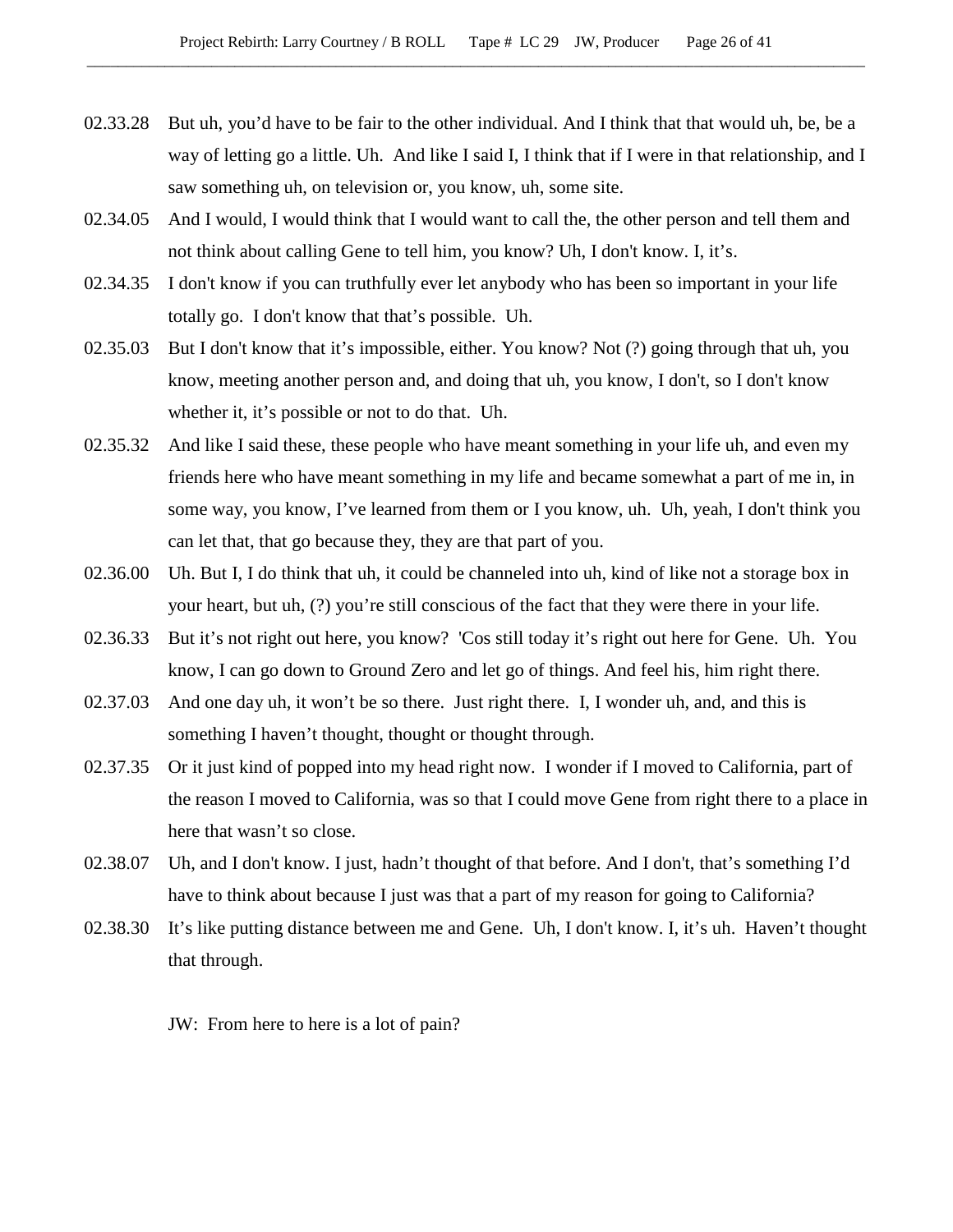- 02.38.51 LARRY COURTNEY: Yeah. Uh, well, it, it's painful to put, to put somebody away, not away, but to move them from here to here. Uh, took me a long time to do that with my dad. Uh. They lived in Oregon, and I went back from New York uh, two weeks,
- 02.39.27 I spent two weeks there, and Dad was in the hospital all the time I was there. And uh, I had to come back to go to work, to go back to work. And two weeks after (?) I came back, he died. And I had had a bedside chat with him uh, the night before I left to come back.
- 02.40.02 And he was very lucid, and could talk, but just very weak. And we talked about my being gay, and he assured me that he loved me.
- 02.40.31 And he loved Gene, he got to meet Gene. Gene was not with me on that trip. And uh, we talked about several other things in our life. And kind of, it was a wonderful conversation. And it took me a long time.
- 02.40.59 I didn't get to go back for his funeral because I had no more vacation time. And uh, bereavement time was only three days and that was, you know, a plane ride both ways in three days. And uh, but it took me a long time uh, to move him, you know, inside.
- 02.41.29 And uh, it's funny because my mother uh, I was closest to, between the two parents uh. I, I had seen her uh, go downhill.
- 02.42.00 And I had watched the, you know, the process of her dying. And uh, I had been there to help uh, when it was finally decided that she had less than 6 months to live and she needed hospice care.
- 02.42.28 And I was there with my brother to make that decision. And then I had to leave again, and that was in November, and she died December 1<sup>st</sup>. And for some reason, it was easier for me to move her inside.
- 02.43.00 Uh. Maybe because we were so close uh, and I saw what, what happened to her in her later years. Uh, that it was just easy, easier for me to say it's ok, Mom, it's ok. (PAUSE)
- 02.43.42 But moving Eugene inside has not happened, yet. (PAUSE)
- 02.44.03 And I don't know when it will. Or if. I don't want to be like one of those old widows that you used to see in movies.
- 02.44.28 That dressed in black crepe 20 years after their spouse had died, and had bunting still in the house. And I don't want to be like that, you know? And uh, I, I think that's just a conscious decision I have to make, that I'm not going to be like that.
- 02.45.01 You know, I'm a, I'm 60 but I'm not dead, you know? As Ollie told me today I said  $(\sim JW)$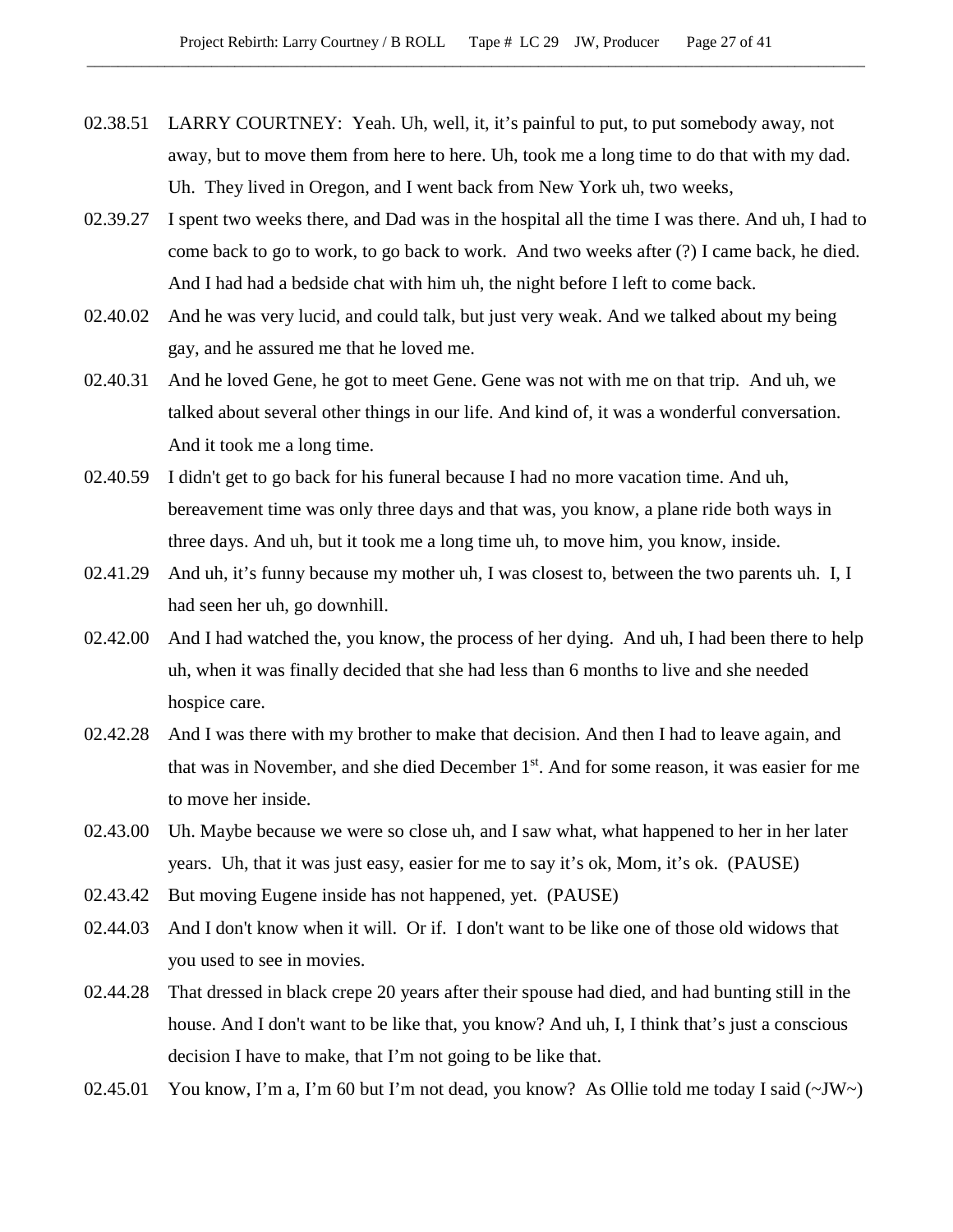(OFF CAMERA REMARKS)

02.45.37 END OF TAPE # LC 31

#### 03.00.01 PICTURE UP

JW: You were saying?

03.00.10 LARRY COURTNEY: We were walking up to the family uh, sign-in  $(\sim JW)$ 

# (OFF CAMERA REMARKS)

- 03.00.22 LARRY COURTNEY: We were walking up to the family sign-in together, and just casually having a conversation, and I said something about turning 60. And he said, 60 and counting, let's not forget that. You're not dead yet. So I figure, you know, uh, there's still, still time, maybe, (?) you never know.
- 03.00.54 But uh, maybe there's still time to uh, build a relationship with someone else, or learn to be totally uh, totally complete without someone else. You know? There are times when I would catch myself and I still do it.
- 03.01.31 But it's always a we when I'm talking about myself, or uh, something that happened. And I have to, I have to remember to come back to a me on that. I did that, I, I realized that  $(\sim JW)$

JW: Can you explain?

03.02.03 LARRY COURTNEY: When I uh, moved out of, of my wife's uh, well, our house, I moved out of our house uh, and we were, we were separated but we weren't divorced, and we belonged to the same church, and we sang in the choir together, you know, and we had made a pact that we would remain friends for the children's sake.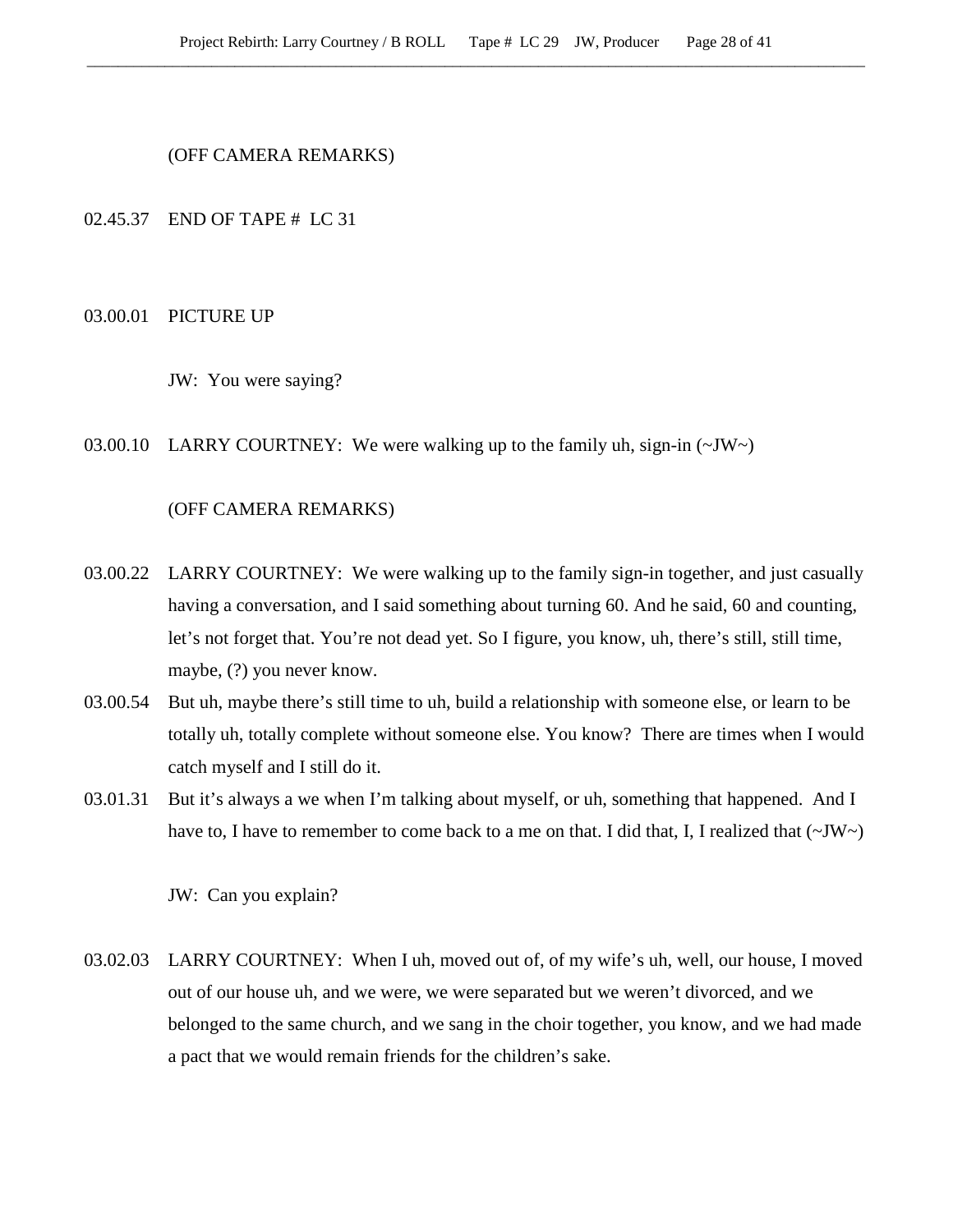- 03.02.32 And I would catch myself in group meetings at the church or whatever, always referring to we. I hadn't, I hadn't set her aside in that situation and it was always a we.
- 03.02.55 And I remember being corrected several times by people saying no, it's just, it's just. You know? So I do it, I did it again after Gene died. Uh. It just uh, the word we came into my mind instead of me. As though he and I did it together.
- 03.03.27 Now oftentimes, I mean, if I was talking about something we did together that was fine. But there were times when I was talking about something I did, and just subconsciously, there was a we instead of me. And so I have, I have to work and I, I do work at it. Uh, trying to remember that it, it's just a, it's just me, you know? It's not the two of us anymore.
- 03.04.00 It's just me. And uh, the things that we did, we did. But four years ago, it became things that I did. Not we. But things that I did. And sometimes (?) I slip even today.
- 03.04.28 And I don't you know, really consciously I don't do that. But uh, I don't know if I'm, I guess if I'm not truly thinking what I'm saying before I say it, you know, then that's when the we comes out, instead of me. And uh, it happens much less now.
- 03.05.00 But it was, it's, it's uh, and I had to think back to the time with my wife, you know, you had, I had to separate the two of us, and now I have to separate Gene and I. It's uh, and that's a very conscious effort, you know?
- 03.05.35 And I don't have to lose that, that part of him in the process. But that's, that's another step in, in moving him inside. Uh. And, and uh, I don't know, I don't know how long that's gonna take.

JW: Are you glad you came here?

- 03.06.02 LARRY COURTNEY: Yeah, I am. I'm very glad. And I was very excited was not the word I want, but uh, anxious. I guess. To actually go down into the pit today. Uh, with all my emotion and everything else, I really wanted to be down in that pit today.
- 03.06.30 So I am, I am supremely happy I came this year. Uh, and I'm here today. Uh.

JW: Why?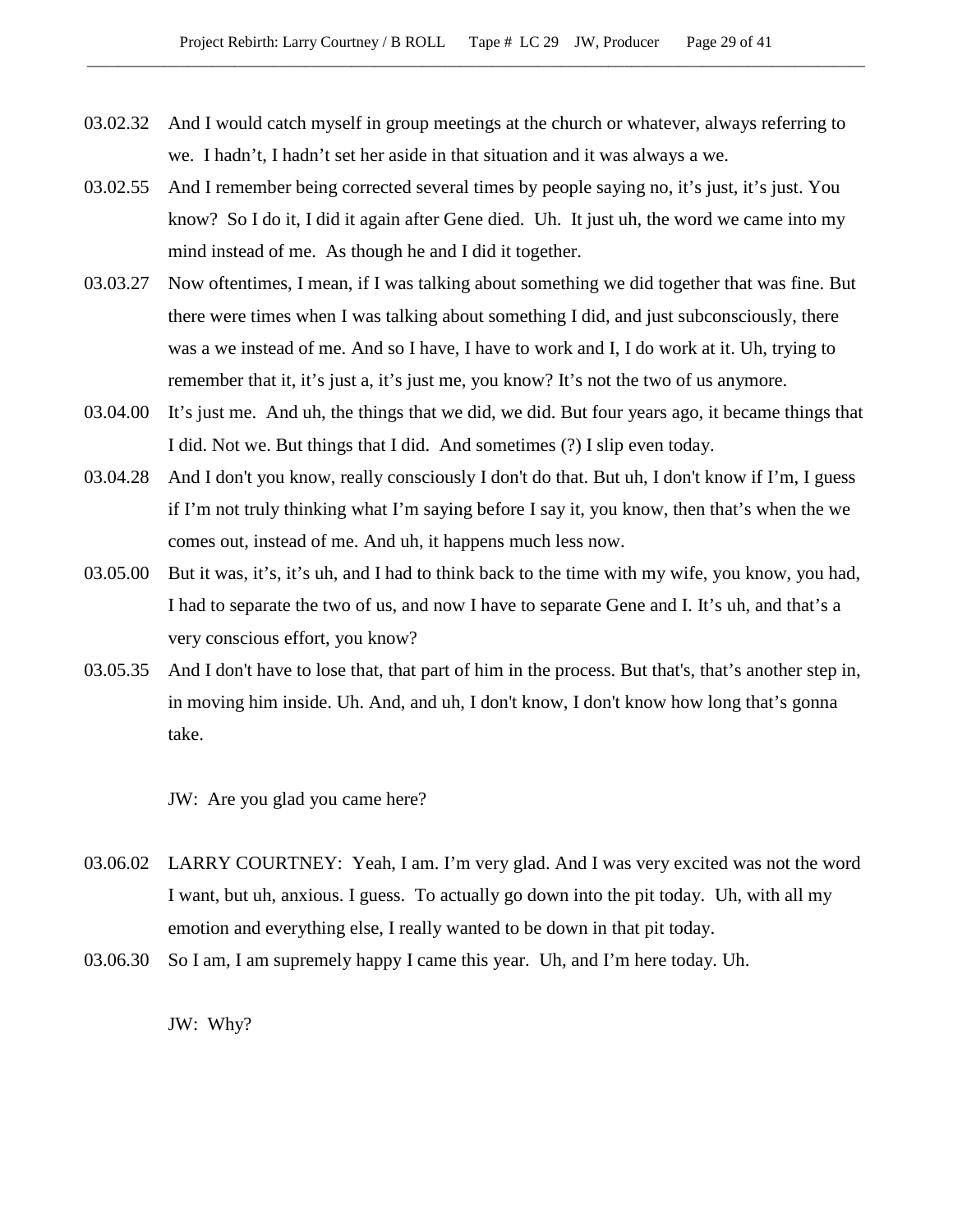- 03.07.05 LARRY COURTNEY: I said before that in that pit, in those footprints, I feel him very close. Very close. And it's like, he's close enough to hear me now.
- 03.07.33 I mean, he's that close. And you know, my, my prayers are for, for him, but also for me, and that uh, he would watch over me.
- 03.07.58 But today seemed to be another step in moving him inside. Uh. I can't remember what my exact thoughts were.
- 03.08.29 But uh, it was, it was a feeling that uh, that we were taking that step together. Him moving closer inside. And uh, and it was great.
- 03.09.03 It was really great to feel that, separated by four years, we were still in tune with what needed to happen, the two of us. And he was willing to take that step. (PAUSE)
- 03.09.45 So now I accept that fact, what I believe to be fact. Uh.
- 03.10.03 And maybe that will uh, make it easier to, well, I don't know that it'll make it easier, but it's, it was just a step uh. (PAUSE)
- 03.10.42 It's something that I don't have to uh, (?) revisit all the time. You know? It's, that was, that's something that happened.
- 03.10.57 And I'm sure I conscious of it while I was there, that that's what we were doing. Uh, but thinking about it, that's what, that's what happened. And uh,  $(\sim JW)$

JW: You said he was willing?

- 03.11.16 LARRY COURTNEY: Yeah. But I don't know whether I projected that, you know? I still believe that he's there, you know? I, I you know, I, I have, I am spiritual enough to believe that he's not, nobody is ever gone.
- 03.11.39 Uh, they're, they go to some place you know, a better place. And uh, I believe that he's there. But he was, you know, I, I do believe he was willing to take that step, to come inside.
- 03.12.06 Uh. And it might take me awhile to uh, completely come to that, you know, that he has, that we have.
- 03.12.28 And that uh, and that is a good thing, not a bad thing. You know?

JW: Therein lies the?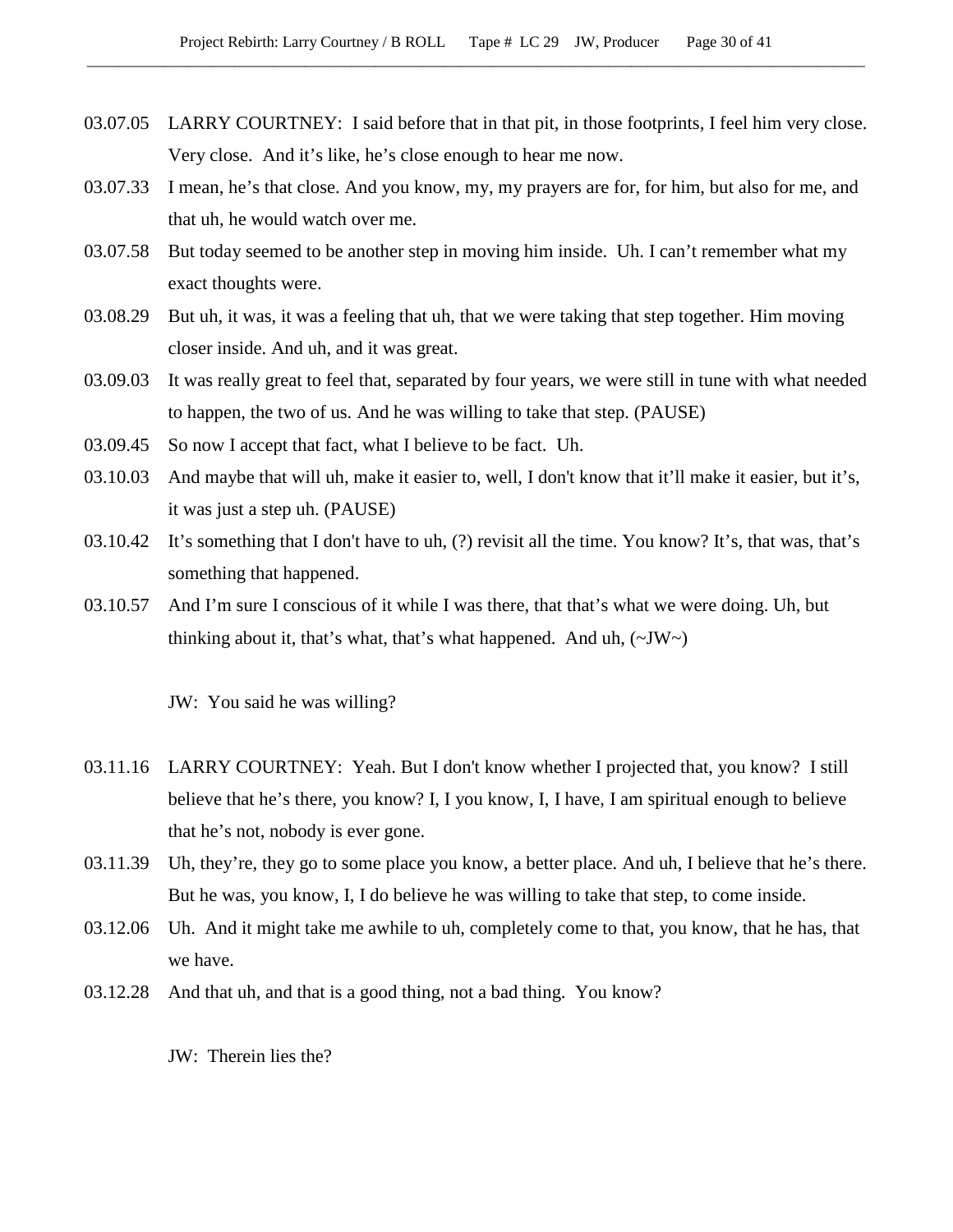- 03.12.48 LARRY COURTNEY: Yep. Yep. (PAUSE)
- 03.13.11 That Gene will always be a part of my life uh, because he's a, he's a part of my history, you know? And uh, you never let that go completely, you never do.
- 03.13.39 I, I don't, I don't think that anybody, I don't care how much they deny it or how callous they are, I don't think that anybody can ever uh, dismiss the impact that other people have on you.
- 03.14.05 Uh. I mean, every, every contact you have impacts your life. And uh, those that impact you so deeply uh, can never be forgotten.
- 03.14.36 It's just uh, you know, it's history. And you can't erase history, you know? Some people I guess would block it out, try to block it out. Uh.
- 03.15.01 But I'm trying to embrace my history. I uh, my parents, my brother's wife. My brothers and sisters uh, all have impacted me some, one way or another. Some good and some bad.
- 03.15.33 And you can't dismiss that, you just can't. It, it happened. You know? It is. And it's, it's that part of you that uh, makes you who you are. (PAUSE)
- 03.16.18 So that doesn't go away, they don't go away.
- 03.16.33 And I. Uh, I uh, think of my brother, and the fact that he is ready (again?) to share his life again. Uh.
- 03.16.56 That's, that's uh, an act of, of love and selflessness, I think, 'cos he and his wife loved each other dearly. And uh, you never would have thought that anything would happen to either one of them, you know? And for him to take this step uh, shows me that, that, you know, there's love can, can do many things.
- 03.17.38 Uh. And is possible. And that doesn't mean that he's throwing away the history of him and his wife.
- 03.18.01 Uh. It just means that he's been able to move her inside, and take this leap of faith uh, and so I, I know that it's possible. (PAUSE)

JW: Will you be here next year?

- 03.19.16 LARRY COURTNEY: Uh, I don't, I don't really know. Uh.
- 03.19.29 I am going to go back to work or look for uh, at least a part time job. Uh,  $(\sim JW)$

JW: That hasn't been an easy part of this equation?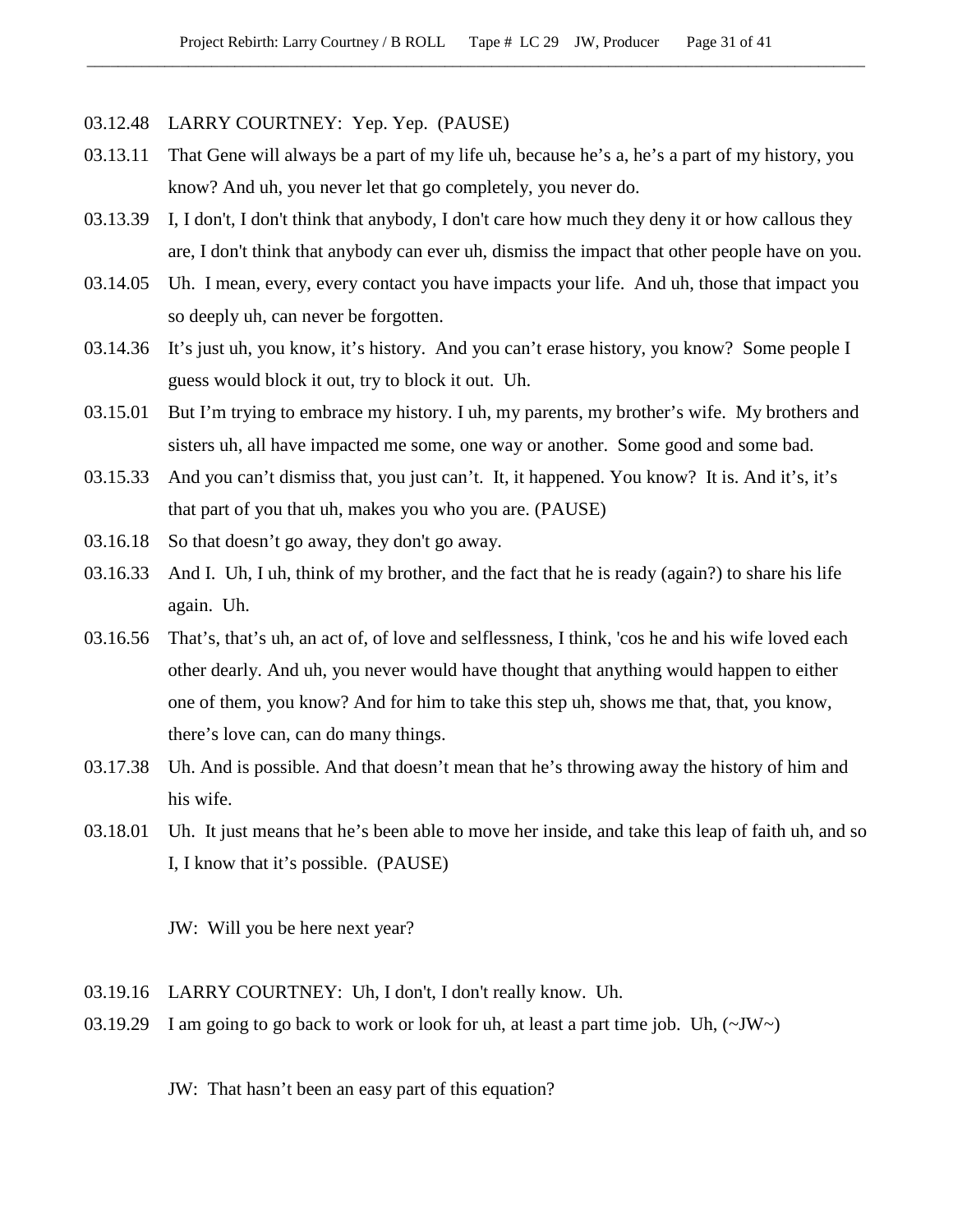- 03.19.46 LARRY COURTNEY: No. And uh. There was some bad investments made, so there's not as much money for my retirement as I thought there was going to be.
- 03.20.06 So I need to supplement. And (?) going back to work (LAUGHS) is just the worst thing I can think of, because I really, truly enjoy being able to like come here and not have to worry.
- 03.20.28 So uh, it'll depend on if I am uh, if I do consulting from my home, then that's one thing about time. But if I'm actually in a job uh, you know, will I have vacation time to come? Uh, that kind of thing. Uh, I don't know why, but I kind of figured they would do something a little special for the  $5<sup>th</sup>$  anniversary.
- 03.21.01 But I don't know (well, I don't know?) if that's true. Uh, I finally got my address changed with the city of New York so I'll at least get the information. But uh, I would like to come next year. And  $(\sim JW)$

JW: You think you'll have a job next year?

### (OFF CAMERA REMARKS)

- 03.21.30 LARRY COURTNEY: There'll be something. Uh, one way or another there's gonna be something uh, even if I work for a temp agency or something like that. You know, uh, 60 is not too old to, to work and be productive, and I have quite a history that could be useful to a lot of people. So I don't think I, I don't think it's uh, impossible that I wouldn't be working somewhere uh, doing something.
- 03.22.03 Whether like I said, maybe consulting from my own home, if I could you know, find enough clients that needed what I have to offer. Uh, so, and if that's the case then I, I could probably come, you know, work out my schedule so that I could come back. Uh, I'd like to come back for two reasons.
- 03.22.31 Uh, most of my friends have no reason other than me to come to California. Uh, so unless they have a seminar on the West Coast, they're not gonna, not gonna make the effort and spend the money to come out, you know? I don't mean that harshly. I mean they just, you know? Uh, and although Ollie and, and his partner plan to come out in March.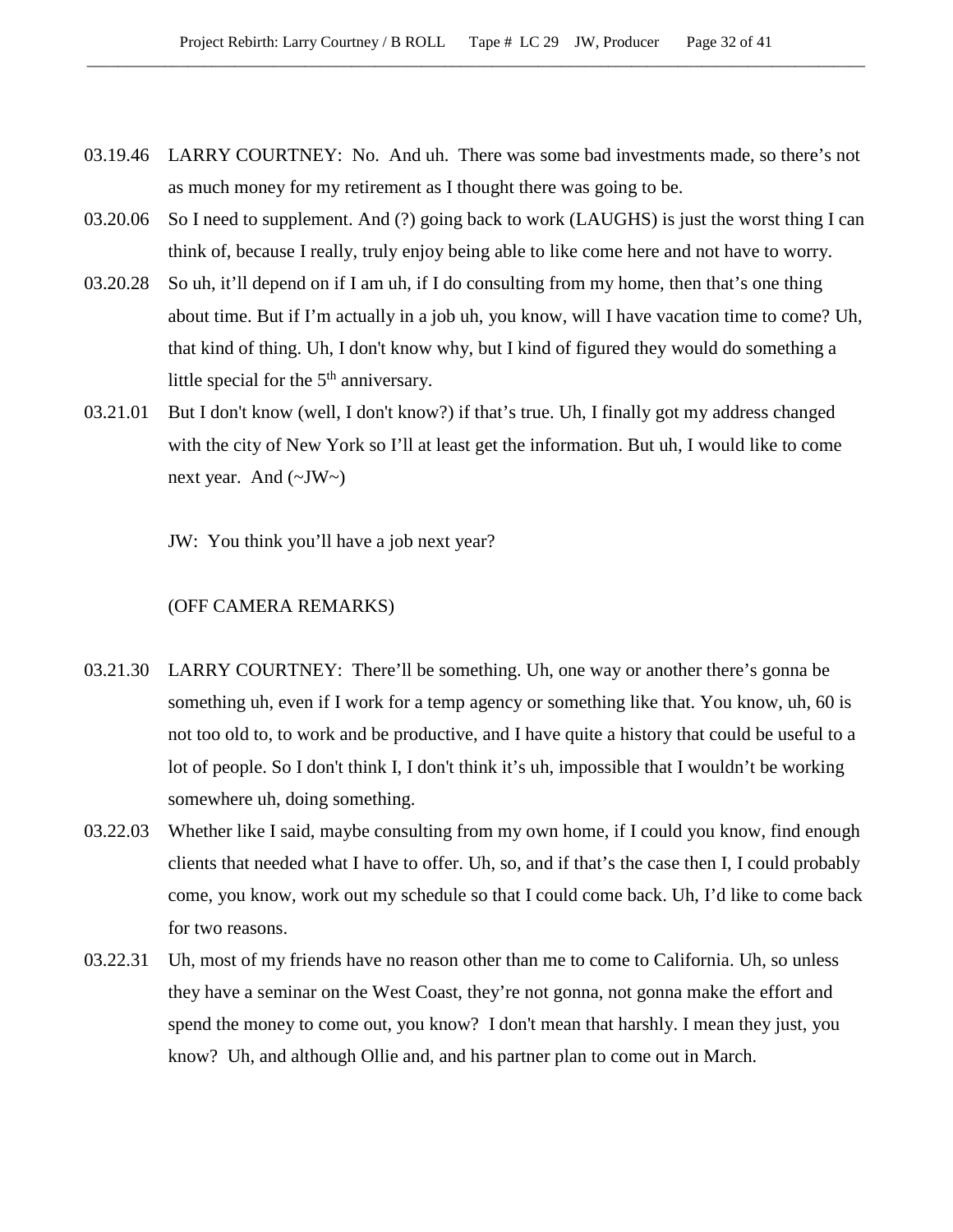- 03.23.03 But they're combining that with several other things. So, so one reason I, I want to come back is at least I get to see them once a year, you know? And be with them and, and you know, they hurt, too. They, they lost their very good friend.
- 03.23.26 And so that's something I didn't, I kind of blocked out, that I was the only one that was hurting, you know? And I didn't see the pain in all of my friends. And we didn't talk about it until I realized that that's what I was doing. And they were afraid to talk about Gene in front of me because they thought it would hurt me.
- 03.23.56 And I had to, you know, tell them that we, you know, we have to, we have to talk about this because you're hurting, too. And it just, it (?) just helped so, so tremendously, you know? And then we were able, when we got together, to tell the, tell the stories, you know? And uh, I was just uh, that uh, that helped me a lot, too. But uh, I know it helped them.
- 03.24.28 And uh, so I, I like to, you know, I love to be around them. And uh, so I'd like to come back and see my friends. Uh, and the ceremony is very meaningful here. You know? It just, it's just very touching to see all of the people, all of the family members. Uh.
- 03.25.02 Still in pain, too, you know? Like I said, I saw so much sobbing down at, down in the pit uh. And so that, that means something to me to uh, it's kind of being a part of that group, you know? It's not me alone anymore sobbing or, or being upset.
- 03.25.33 It's part of that, part of a group. And uh, and these people should be remembered, you know? Uh. Not to, you know, not to the point of exclusion of something like Oklahoma City or Katrina, you know?
- 03.26.02 Those people must be remembered, too. Uh, what's uh, one of the who was it that read, they read a poem today or I don't believe it was Condoleezza Rice's poem.

### (OFF CAMERA REMARKS)

- 03.26.46 LARRY COURTNEY: (MID-STATEMENT) I was already down in the pit, and I heard him uh, reading this poem. And it was something about uh, you know, a (?) I don't know, I got the essence that it was something about I continued to, to live through you. Or uh, that, that sort of thing. And you know, I think that's true. And uh, I was very touched by that. (?)
- 03.27.15 I actually stopped and just listened to him read that. And uh. That's (?) like I said, they're, they're a part of us and that's never gonna go away.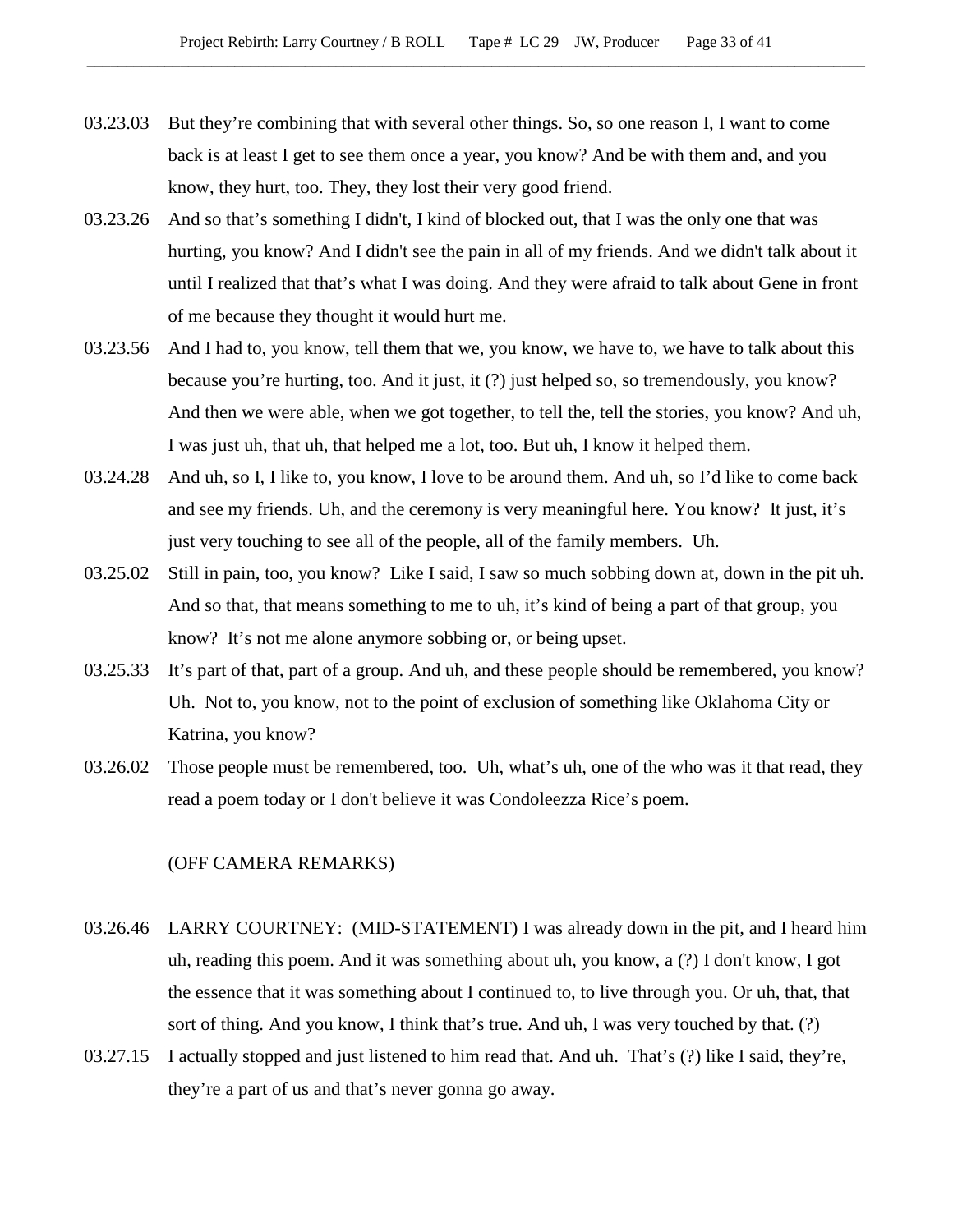03.27.42 I don't uh, you know. Today, like I said, I anticipated going into that pit. I was anxious to go  $(\sim JW \sim)$ 

JW: You thought it would be bad?

LARRY COURTNEY: Kind of yeah. And it wasn't.

JW: It was good?

- 03.28.09 LARRY COURTNEY: It was good. It was really good. And it, if I come back next year, uh, I don't know if this is gonna come out right, but it's as much to be with that group because today it was very good.
- 03.28.48 And I don't feel like I have to repeat that next year. I, if I come, I will go into the pit. And I'm sure that there'll be you know, a great deal of feeling.
- 03.29.10 But today was uh, I don't know, it was, it was so good that it's not that I have to go down there every year. You know, Gene, like I said that, that's the last place he set foot on.
- 03.29.37 Uh. But we don't usually remember people uh, where they died. I mean, victims of car crashes, their families don't necessarily go to the site of the car crash every year.
- 03.30.06 They go to the cemetery, you know? Where they're buried. Uh, you'll see crosses along the road and flowers where uh, some people do, you know? But I think the same is true of uh, this area.
- 03.30.30 Uh, I don't know that, you know, they're, they've been talking about (CLEARS THROAT) the memorials and that all the (?) unidentified remains might be buried in this memorial at Ground Zero. Uh.
- 03.30.58 And at first I, you know, I thought why? That's, that's where they died, not, you know, not, not. But then I realized I was doing that with Gene at the same time. I was putting him at Ground Zero. And uh. It just isn't, you know, I haven't been back to the cemetery where I laid his ashes.
- 03.31.30 Since, since I did that. Uh. And yet I come back here. Uh. But I really don't uh, I really don't think that. I mean, the place the person died is just the place they died.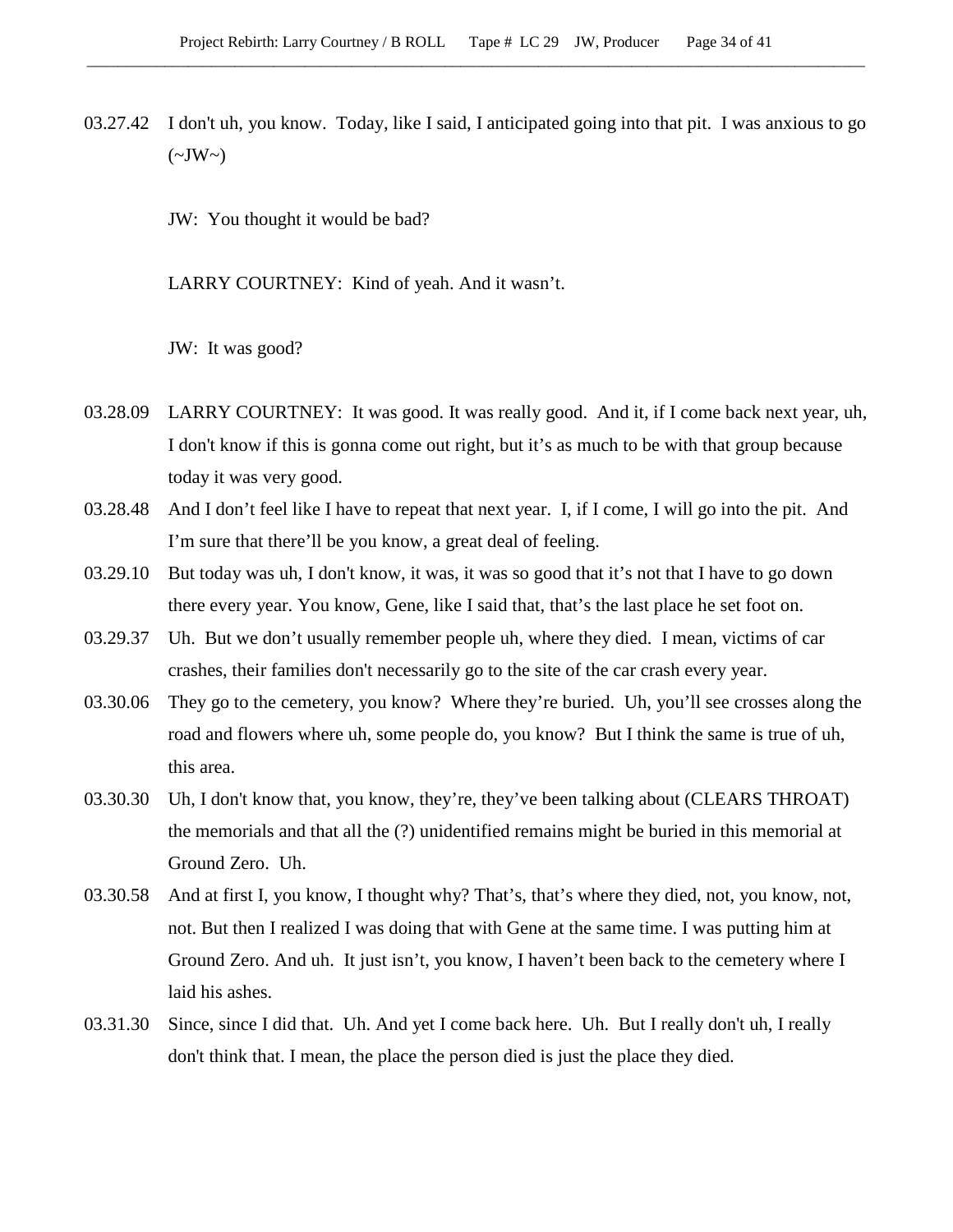- 03.32.00 Uh. A memoriam certain on this, on that site. But I don't, I don't want it to be uh, a maudlin site forever. Uh. You know, I hope they do something beautiful and creative with the site. Uh.
	- JW: Why haven't you gone back to the grave?

### (OFF CAMERA REMARKS)

03.32.56 LARRY COURTNEY: (MID-STATEMENT) I actually was gonna go back in May (~JW~)

### (OFF CAMERA REMARKS)

- 03.33.12 LARRY COURTNEY: (MID-STATEMENT) It's in Portland. And uh, I wanted to go back in May and then some things came up and then I ended up having to go up Tahoe instead. Uh.
- 03.33.32 And so I (?) I don't know. There's uh, a possibility that I could go back, but it hasn't been a conscious, you know, I, I realize what, you know, what I'm talking about with, with the car crash thing.
- 03.33.57 And, and that uh, you know, if I go, go to Portland and I have to stay with my brother uh, but I saw him in March. And then he was down for a weekend in August.
- 03.34.26 And then I'm gonna see him when I leave Connecticut. I'm gonna meet him in Omaha, Nebraska, and we're gonna RV back to San Jose. Stopping along the way. And uh, so I guess because I see him, it uh, I don't know, it lessens the need for me to go to Portland.
- 03.35.03 But uh, it's a very good point. And partly maybe because at Ground Zero uh, it was violent.
- 03.35.36 And horrendous. And in Portland, at the cemetery, it's peace. It's absolute peace. And I can think of him in absolute peace in Portland.
- 03.36.02 And yet like today, feeling that this is the last place he stepped on, on Earth. And maybe today I was able to put peace into that situation, into Ground Zero. So maybe I, because I feel that uh, he's at so much peace in Oregon uh, it's not, it's not such a need.
- 03.36.38 I, I never, my family never were people who go to the cemetery a lot. Uh, know uh, I have a cousin who his father died, my uncle, and uh, he goes every Friday to the cemetery. And this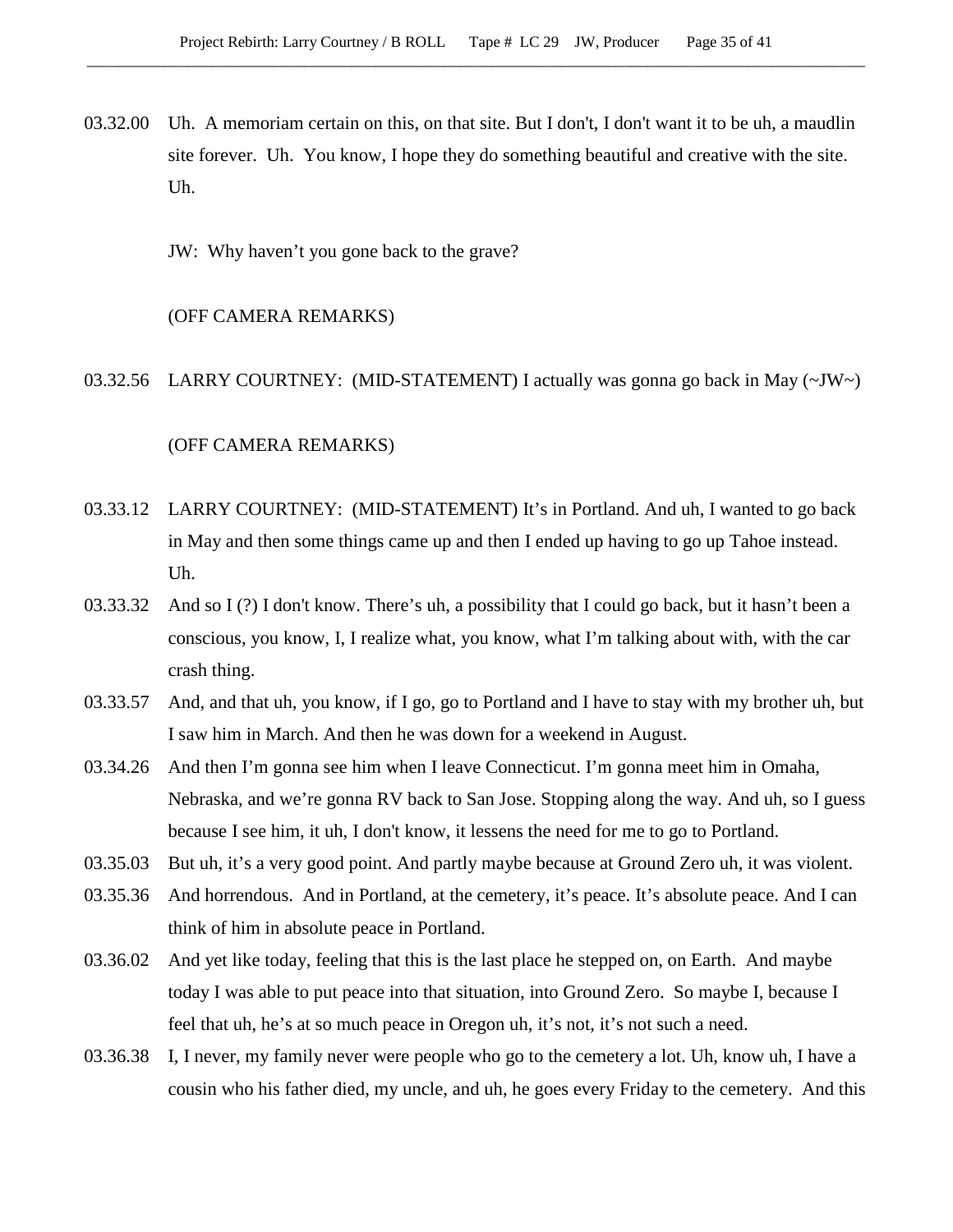has been going on for well, he died before my dad, so it's been going on 20 years or more. Every Friday.

- 03.37.11 He goes up and sits on his father's grave and talks to him. And I just, to me is you know, extreme. But uh, I guess it's just that uh, you know, if it's really true that they rest in peace, you know?
- 03.37.30 Then I (?) guess I don't feel such a need to be there, and after today uh, I may not feel that need that I have to be here once a year. Uh.

JW: Because?

- 03.37.52 LARRY COURTNEY: Because of, of just feeling him so close today and, and feeling that he has, he and I together have taken that step of coming inside. Uh. And, and maybe now his uh place of rest will become more important than this site to me.
- 03.38.36 Uh. I don't know. (PAUSE)
- 03.39.02 You know, he uh, he's in a beautiful garden that the cemetery has. And uh, they actually have a 9-11 memorial with they, and it was after, after we uh, laid Gene to rest that they decided to put this memorial in the garden.
- 03.39.34 They weren't sure where they were gonna put it, and they decided to put it in the garden, and it's just about two, three, three steps from where Gene is. And uh, it's a really beautiful place and my parents are up there. It's on a beautiful hillside overlooking the valley.
- 03.40.00 Uh. My parents are up there, my uncle is up there. Uh, Eldon's wife is buried there. Uh. So it kind of feels like, you know, they're, they're all together. And uh, (?)
- 03.40.30 It's time for me to go up there, even if I just did almost a weekend trip. It's only a little more than an hour flight from San Jose, maybe an hour and 45 minutes, I don't remember. And uh.
- 03.40.57 I uh, been invited in August, August the  $18<sup>th</sup>$ , that weekend uh, to come up for a family reunion. And I had made plans to go, and then I realized that the reunion was on Sunday the  $21<sup>st</sup>$ .
- 03.41.32 And what they were doing was Eldon was introducing his girlfriend to the family. And uh, my sister was supposed to come out from Nebraska, because it was her 70<sup>th</sup> birthday, she's 10 years older than I am, almost with in 4 days of exactly 10 years. And uh, she couldn't come. And then I remembered that I had jury duty starting Monday morning at 8:30 and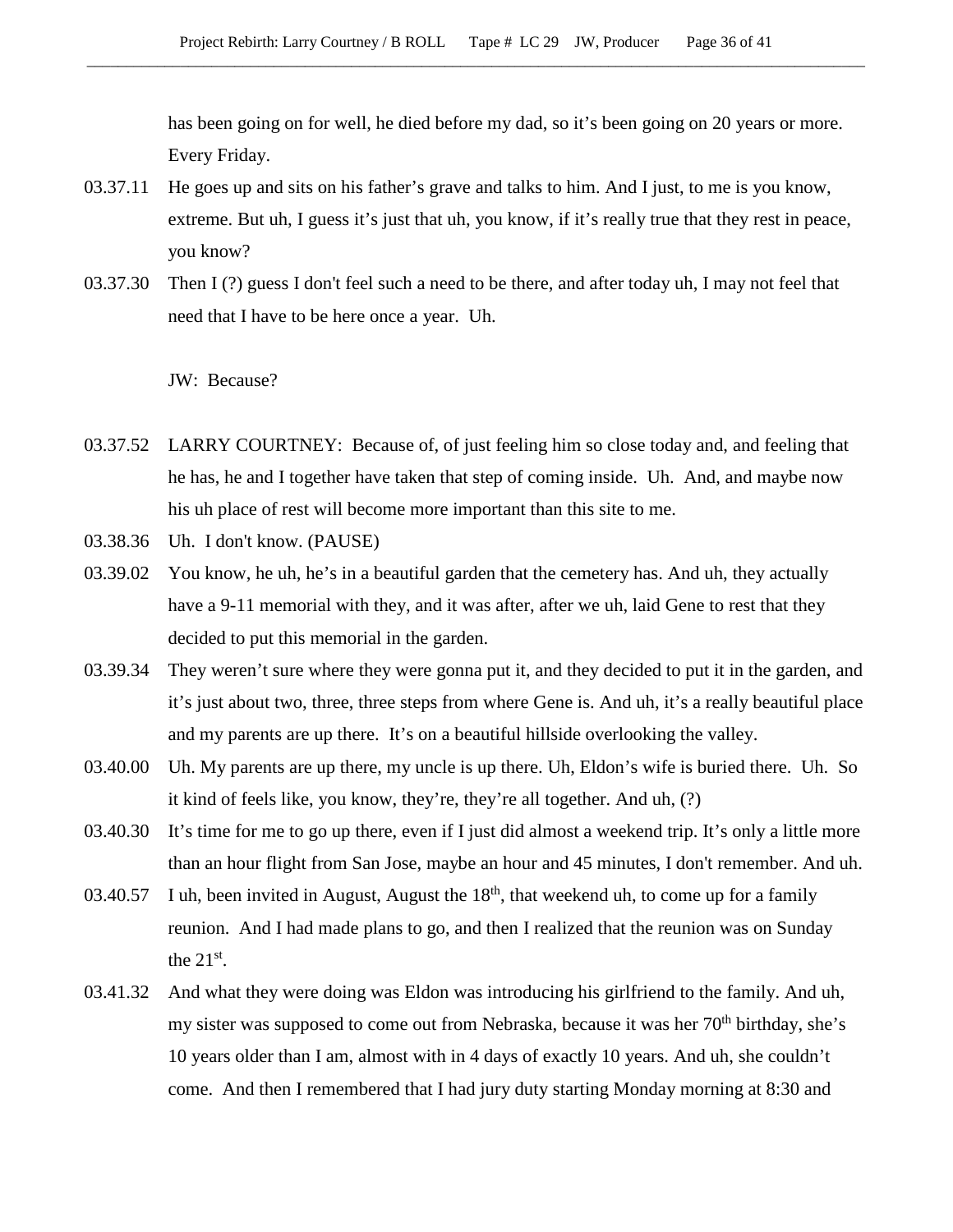there was no way I could attend the reunion and get back you know, I mean, I'd have to take the red eye back down here and then uh, go in for jury duty that next morning.

03.42.17 So I, I couldn't go. Uh. And I've been promising that I would come up, you know? So maybe uh, next month uh, in October maybe I can go up for a few days and then we'd go to the cemetery, you know?

JW: What are you looking forward to next year?

- 03.42.57 LARRY COURTNEY: Oh, gosh. Uh, I don't make many long term plans anymore. Uh. I used to have kind of, well, we can't do this this year, but we can do it next year, or the next. And kind of have plans. And now I can just kind of uh, take it day by day. Uh.
- 03.43.34 I'd like to make sure in this coming year that I'm financially secure. Uh. I'd like to meet people that uh, I enjoy and uh, develop a friendships uh.
- 03.44.16 I don't have big aspirations. Uh. I, I have to, you know, I have to keep everything written down.
- 03.44.34 And I kind of look at the present instead of the future. Uh, I want to see my kids uh, achieve a financial security as well, and that they be happy.
- 03.44.56 Uh, my daughter uh, is talking about maybe uh, getting pregnant next year, maybe. Uh. And I would look forward to that. Uh. I look forward to being with my grandson. And I hope that in this next year uh, I'll be uh, my granddaughter will be able to come out and spend some time.
- 03.45.38 And uh, I think mainly that my aspirations for the coming year are more for my children. But uh, I would hope that I can fill some of the void and uh, the loneliness.
- 03.46.06 And uh, and I hope uh, to get uh, involved in politics again. I, the campaign I worked on uh, uh, well, I let it absorb me, actually, and I can't do that.
- 03.46.35 But uh, I would like to become more involved again. And this (?) I can be a runner or you know, pass out pamphlets. That's fine, I don't care. But uh, do something. Like 'cos I can't sit back and, and say we have to change this if I'm not willing to work at it.
- 03.47.01 So uh, I would think that would be you know, pretty much it. I don't, I don't think that, you know, I want to win the Nobel Peace Prize in this next year. Uh. I (?) don't, I should, I guess. I, everybody should set goals.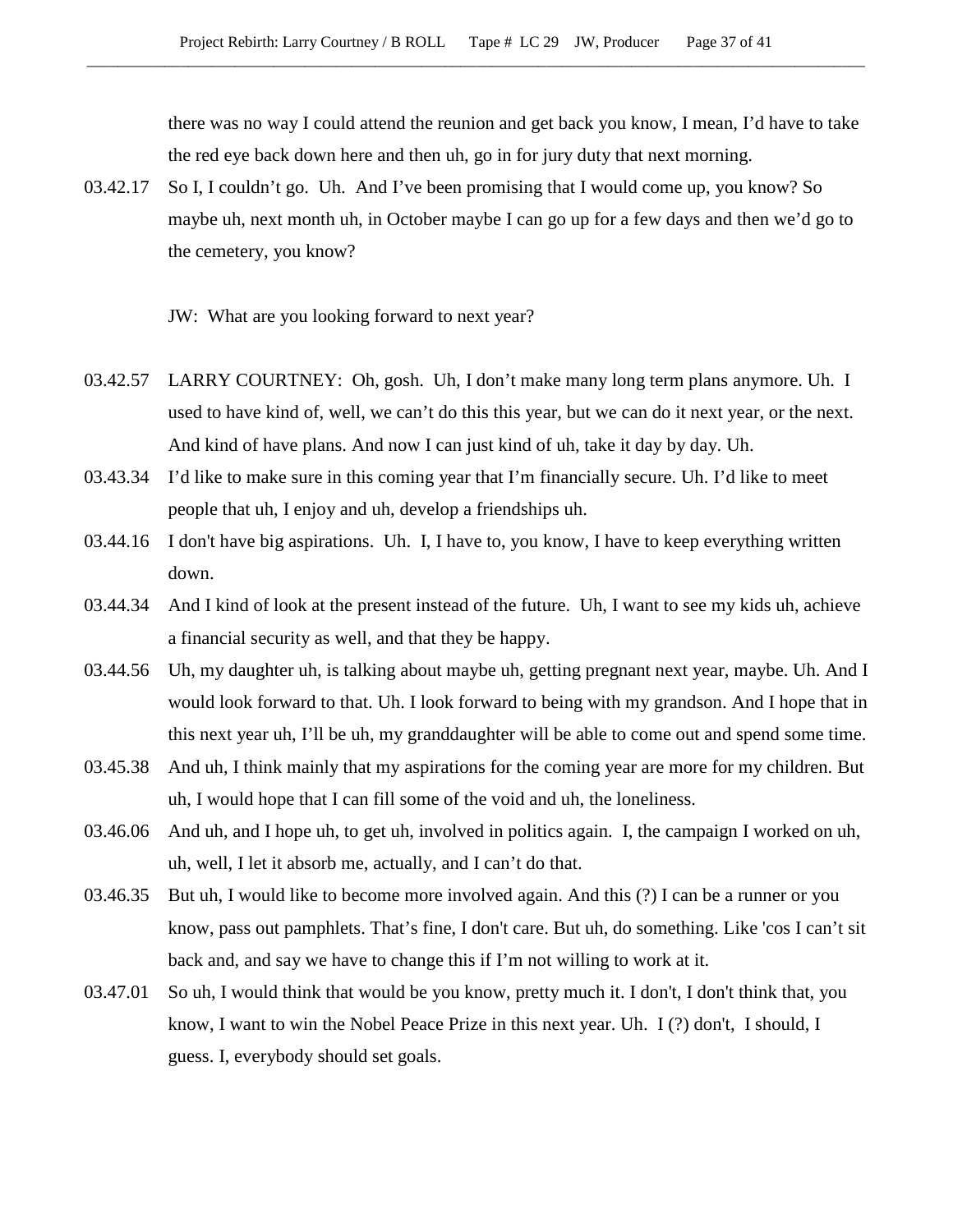- 03.47.35 But I don't do it. Uh, at this point. You know, I have hopes that things, that those things will happen. Uh. And in some ways I have to learn how to, how to do that. How to make it happen that way. Uh.
- 03.48.00 But just in general uh, at this, this point in my life, I kind of, I guess I kind of let life just happen. I have been doing that at least for the last year, I know. And uh. I, in my mind I know that that's not good, that's not a good thing.
- 03.48.32 Uh. I think that, that you ought to be able to influence what's happening to you in your life to some extent. Uh, I have to be able to, I have to be able to come out of my shell and actively seek friendships or relationships or whatever I'm seeking.
- 03.49.00 Uh, and right now I'm not doing that at all, you know? It's easier just to sit back and watch life go. And uh, I kind of know that that's got to stop this year. I've got to, I've got to become more active in my, my destiny than what I've, than what I've been in the past year or so. Uh.
- 03.49.35 So I guess that's, that would be my, you know, my main goal for this coming year is to become pro-active in my life, you know? I don't expect to win the lottery or  $(\sim JW)$

### (OFF CAMERA REMARKS)

### 03.50.27 END OF TAPE # LC 32

### 04.01.01 PICTURE UP

### (OFF CAMERA REMARKS)

- 04.01.14 LARRY COURTNEY: I never was uh, great at remembering things  $(\sim JW)$  uh, but I did, I can remember birthdays and telephone numbers. And you know, it (?) general things that you remember.
- 04.01.39 Then it just seems that after 9-11, uh, I feel that if you write it down you don't have to remember it. It's already, it's just something you can look at. And I, I don't know why uh.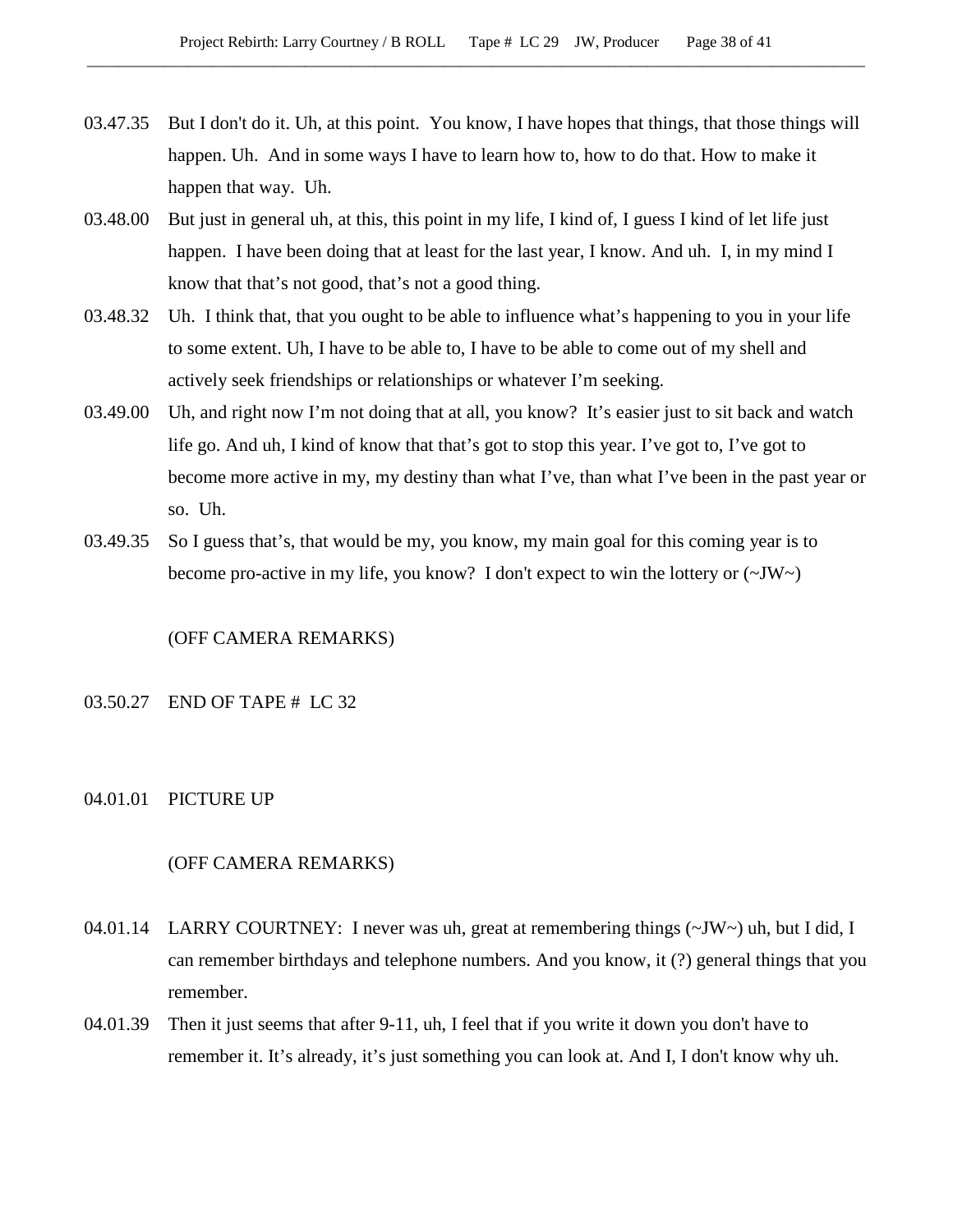- 04.02.07 But it kind of goes along, or it happens at least at the same time as when I discovered that you had to use too much energy to be angry or to hold a grudge or whatever.
- 04.02.22 And at that time, I don't know whether it was like to remember all of these things uh, took more energy. Uh, so I write everything down. Uh. I have an agenda book, so that I keep everybody's birthdays and uh, all the important stuff and, and appointments and all of that written down, and I check it every day.
- 04.02.53 Uh, because I just don't remember uh, consciously remember these things. You know, and now with cell phones and computers, you've got everybody's number programmed in, so you don't have to remember their telephone number (~JW~)

JW: Where are you going?

04.03.19 LARRY COURTNEY: I'm not sure I know what happened then. I know that that was the pivotal point  $(\sim JW)$ 

JW: You started losing your memory?

- 04.03.26 LARRY COURTNEY: That I, I and maybe it was just that I didn't care enough to control it, that I just let it go. And uh, I find it embarrassing sometimes because I, I have a hard time with names. Uh, I'll meet someone and five minutes later I'll think, what was that person's name? You know?
- 04.03.57 And it's just so, it's, it's embarrassing if I, you know, have to, to meet that person or say that person's name. But uh, things like that. Uh. I don't know, just, just kind of general things, not uh, not specific things.
- 04.04.28 But it, it was, it's. You know, say if I, I forget to look at my agenda book or, or don't look at my agenda book for a week, because I'm doing something else and I don't go in and, and use my office. And uh, and I realize I missed somebody's birthday because I didn't look at my book. And uh, I used to be really good about sending out birthday cards and you know, whatever cards. And anniversary cards and that kind of stuff. And now if I don't, if I don't look at it, uh, that doesn't happen.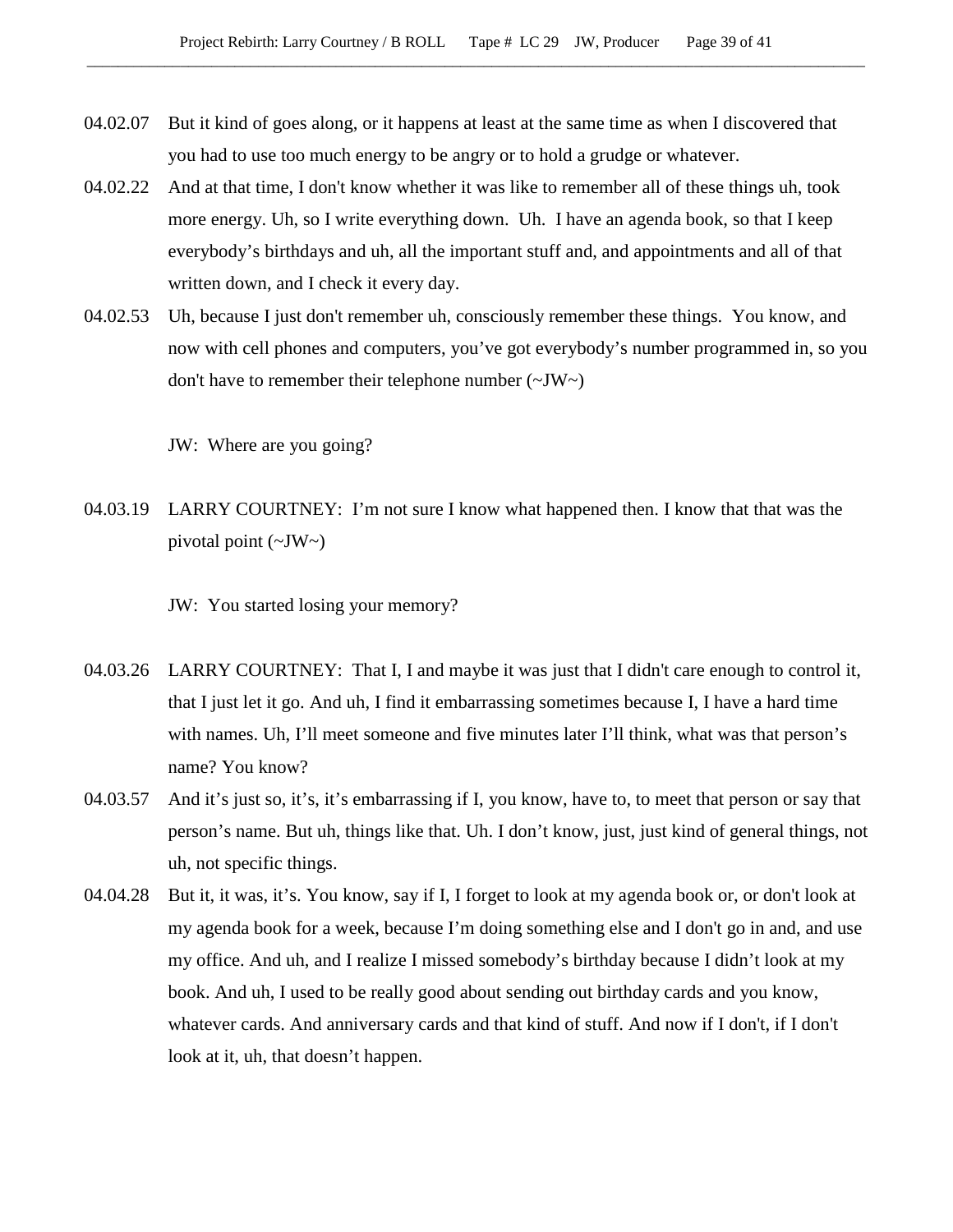JW: That bothers you?

- 04.05.12 LARRY COURTNEY: Yeah, it bothers me because uh, it's. Like it's not something that I, I wanted to happen. It's not something that I wanted to let go of. And I don't know whether it's tied into that energy that I was talking about.
- 04.05.33 Does it, is it just that it takes energy to remember things? And that's, that's why I don't? Uh, that's not a good thing, you know? It's ok that I don't have the energy to be angry at someone. It's ok that I don't have the energy to, you know, hold a grudge. But it's not ok that I don't have the energy to remember something.
- 04.05.57 And uh, so I don't know whether that's, that's tied together. But it happened at (?) about the same time, you know?

JW: Does it scare you?

- 04.06.11 LARRY COURTNEY: Uh, I don't think. Well, there are times that I think uh, are you slipping into senility or Alzheimer's or something? And I know that I'm not, you know? I know that I'm not.
- 04.06.28 So uh, there are times, there are times when you wonder, but then, you know, I see my doctors uh, every three months, and I know that that's not, not the case. That's not, not happening. So uh, it may just be that I don't uh, make a conscious effort because conscious effort requires energy.
- 04.07.05 And I, I wonder if I become more active uh, have things to do.  $(\sim JW)$

JW: More friends?

04.07.22 LARRY COURTNEY: People to see, and that kind of thing. Uh, you know, if I have a job that requires this or that. Uh. Will that kind of reactivate, because then I, I'll be willing to expend that energy. And uh, so I, I, I uh, I think maybe that that's you know, that's something that definitely has to be worked on because uh, I just don't want to, want that to happen. I don't. So maybe uh, like is ay, expending that energy it'll be uh, I'll be willing to do that, if I can expend it on other things.